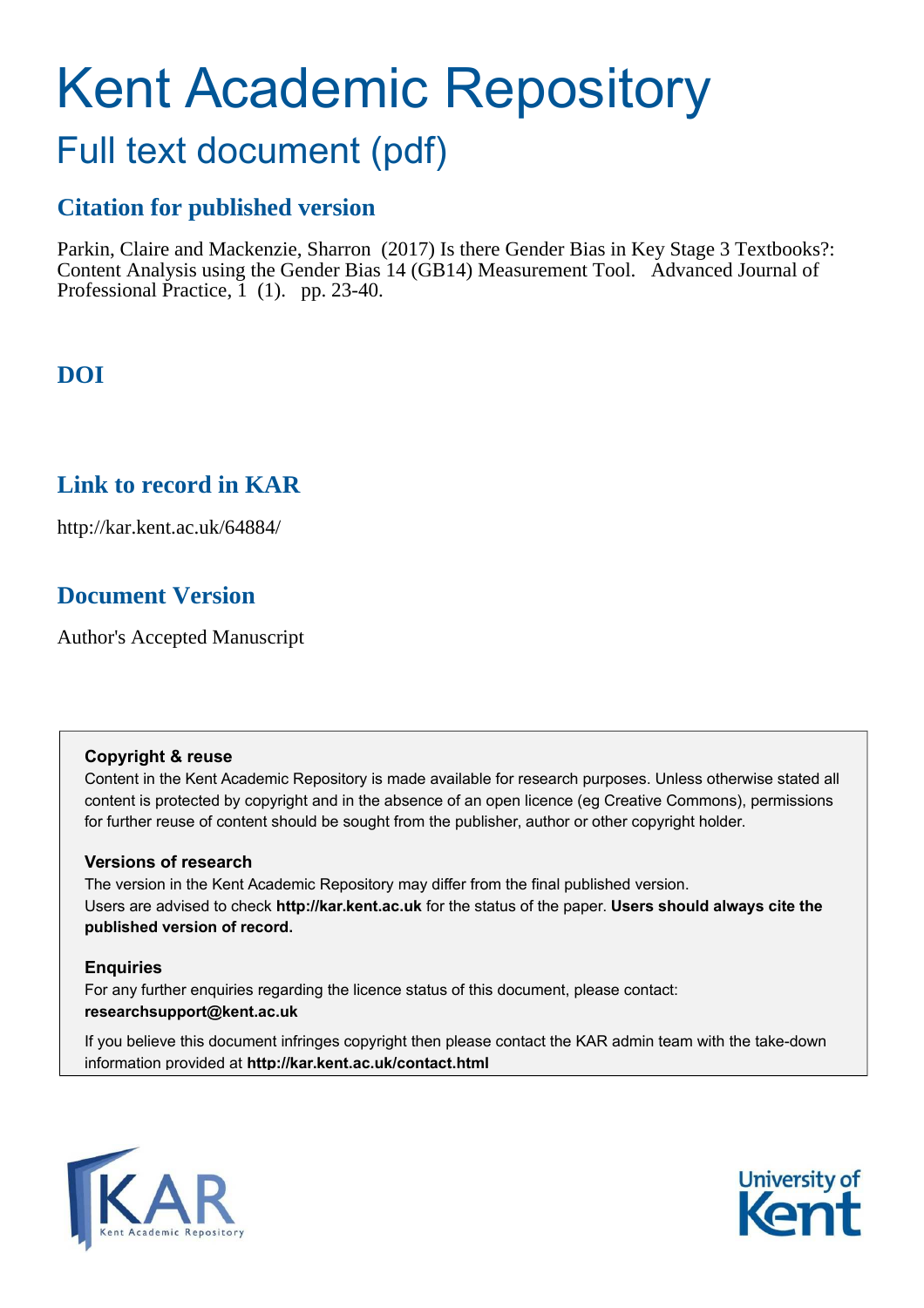Is there Gender Bias in Key Stage 3 Textbooks?: Content Analysis using the Gender Bias 14 (GB14) Measurement Tool

**THE ASSESS AUTHORS:**<br> **Claire Parkin<sup>a</sup> PhD DIC MSc BSc Hons RN PGCHE FHEA** A new measurement tool – the Gender Bi

**Sharron Mackenzieb** MSc PGCE MSc MInstp

*a. Centre for Professional Practice, University of Kent, UK. b. Institute of Physics, London, UK.* 

### **KEY WORDS**

Gender Bias, Genderness, Key Stage 3, Science Textbooks, **STEM** 

### **ABBREVIATIONS**

STEM - Science Technology Engineering Maths  $GBA4 - Gender Bias 14$ 

All authors made substantive intellectual contributions to this study by making substantial contributions to conception and design, acquisition of data, or analysis and interpretation of data; drafting the article or revising it critically for important intellectual content; and giving final approval of the version to be published.

Accepted for publication: September 30th 2017

Address correspondence to: Dr Claire Parkin. CPP, University of Kent, Medway, ME44AG. E-mail: C.L.Parkin@kent.ac.uk

Chief Editor: Dr Claire ParkinPhD. Current affiliation is: Centre for Professional Practice, University of Kent, M3-22 Medway Building, Chatham Maritime, Kent. ME4 4AG. UK.

**[C.L.Parkin@kent.ac.uk](mailto:C.L.Parkin@kent.ac.uk)  [AJPP@gmail.com](mailto:AJPP@gmail.com)  <https://journals.kent.ac.uk/index.php/ajpp/index>**

AJPP (ISSN Number: Online 1098-4275). Copyright © 2015 by the Centre for Professional Practice.

**FINANCIAL DISCLOSURE:** *The authors have indicated that they have no financial relationships relevant to this article to disclose.* 

Funded by: University of Kent

# **What this paper adds:**

A new measurement tool - the Gender Bias 14 (GB14) is presented here. This tool has been developed and applied with the specific purpose of measuring the gender bias, or *genderness,* in Key Stage 3 science textbooks. However, the tool has been created in such a way that it will be universally applicable or adaptable to be used as a measurement tool of the *genderness* of other textbooks or resources pertinent to issues of gender awareness.

## **Abstract**

**Background**: In recent times, there has been much interest in the worlds of Science, Technology, Engineering and Maths (STEM) over why a gender gap exists. The gap exists from as early as infancy and continues onwards through to secondary school where it has been shown to influence choice of A-Levels. The result of this gender gap is therefore thought to influence future career options and the longer-term career trajectory. The objective of this study was to develop an instrument that measures overall gender bias, or genderness, within Key Stage 3 textbooks; Textbooks that may exert an influence on an individual's choice of A-level study, and their subsequent career.

**Methods**: Using descriptors that reflect different aspects of genderness, the Gender Bias 14 (GB14) tool was developed, piloted and tested for inter-rater reliability. The tool was then used to analyse the content of Key Stage 3 textbooks for genderness and a genderness score was generated for each chapter.

**Results**: With high inter-rater reliability, the GB14 tool was used to analyse the content of a selected set of Key Stage 3 2014 National Curriculum science textbooks, from a single publisher, for gender bias and a genderness score was generated. Results have demonstrated that of the 18 chapters across these textbooks, 16 of those chapters were highly male biased. Overall, there were more male images, more male role-models, more male pronouns, more male-gendered words and more occasions where the 'status' of the male was 'improved' compared to the female measured status.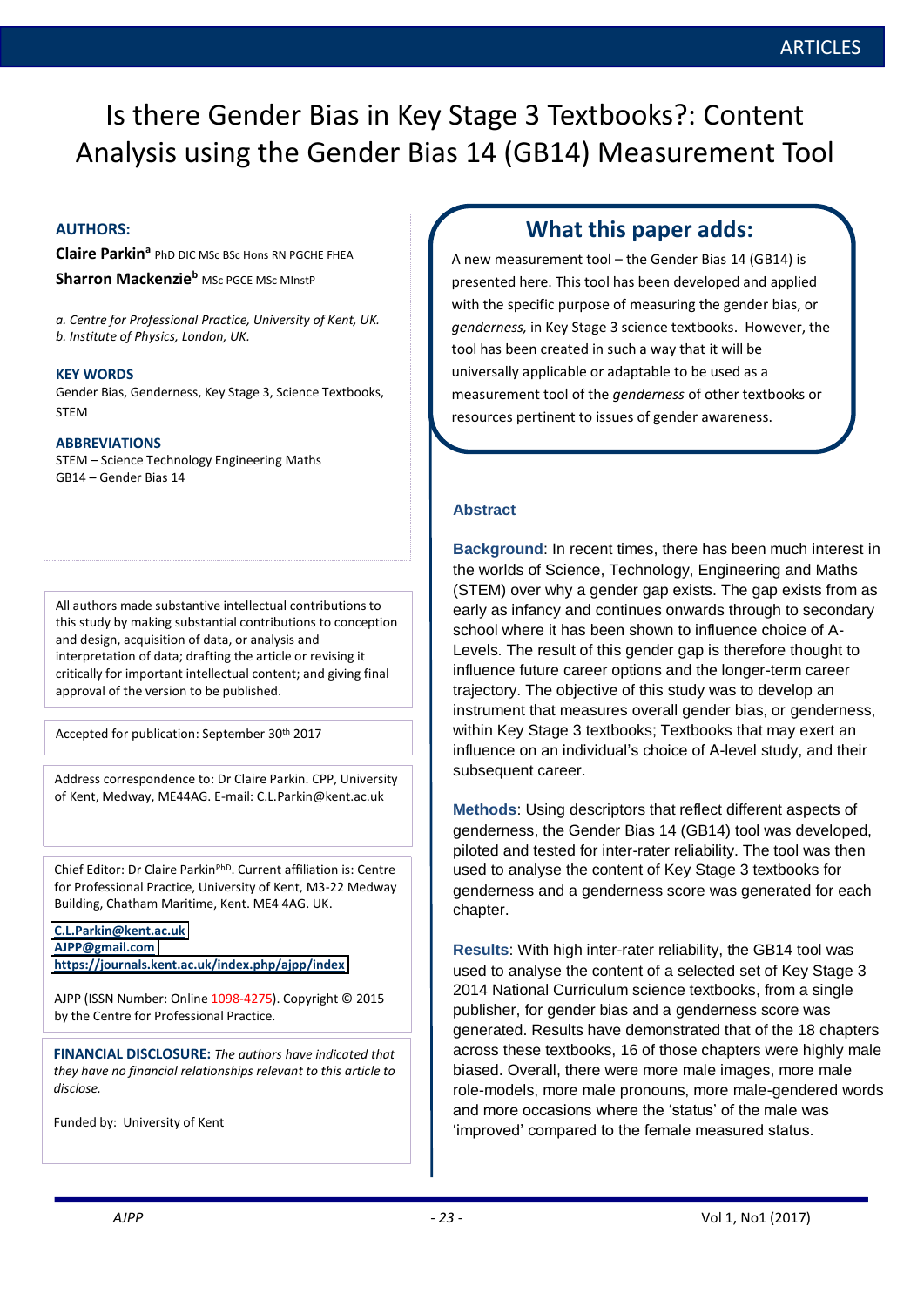**Conclusion**: The GB14 analysis tool has determined that the National Curriculum textbooks for Key Stage 3 Science are very highly gendered and have a strong bias towards males which, whilst the impact has not been directly measured here, has the potential to severely disadvantage female students within the classroom. This further adds to the 'Hidden Curriculum' which reportedly influences students' future life choices (Wren, 1999; Blumberg, 2008; Michalec, 2011). The GB14 fulfils modern measurement tool requirements for content validity and provides a global score of genderness severity, present within textbooks.

**Introduction:** Around the world, girls between the ages of 5 and 14 spend 550 million hours on household chores, 160 million more hours than boys in the same age group (World Economic Forum, 2016), yet 20% of men between 25-34 believe that women's equality has gone too far (Fawcett Society, 2017).

Gender biases typically stem from the perceived mismatch between what is expected of the typical woman and the requirements of jobs that historically were held by men, such as professor, scientist, and investment banker. In fact, many of the historically male-dominated jobs are still held predominantly by men. For example, tenure-track jobs at research institutions are still 70-80% male (Gender Bias Project, 2017).

Young women today face a different set of challenges in advancing equality compared to previous generations. Younger women feel more empowered to stand up for their rights and more young women are university educated than in previous generations. However, pervasive gender norms and stereotypes, persistent harassment and the socalled "lad culture" are holding young women back from a fair chance to achieve their potential (Fawcett Society, 2017).

The gender gap starts young. The majority of adverts for childrens' [toys](http://www.independent.co.uk/topic/Toys) are sexist and reinforce narrow and limiting gender stereotypes, according to findings released as retailers face pressure to drop gender-based marketing (Pearlman, 2016). Indeed, a study of adverts broadcast on UK television by the "Let Toys Be Toys" campaign group revealed that adverts featuring vehicles, action figures, construction sets and toy weapons featured only boys (Gander, 2015). This article in the Independent, goes on to describe how boys in the adverts were shown as active and aggressive, with the language used emphasising control, power and conflict. Meanwhile, girls appeared in adverts for dolls and toys, focused on glamour, grooming and nurturing relationships. There was a contrast in how the girls behaved when compared with the boys, as they were more passive and less active. No country in the world has closed its gender gap. The true reality of the 21<sup>st</sup> Century is a working world which still excludes, underpays, overlooks and exploits half of its

available talent - women (World Economic Forum, 2016). Gender bias in academia and industry is thriving well and where it remains unrecognised, may have potentially damaging consequences. Women the world over, face stark disparities in health, finance, education, politics, and other arenas (Smith, Choueiti and Pieper, 2016). At this micro level, gender discrimination can impede girls and women from achieving their individual aspirations; whilst at the macro level, may threaten economic growth and social progress (Seguino, 2008). In response to this threat, the United Nations (UN) championed an increase in equality for women and girls across different sectors, through its Millennium Development Goals (UN, 2015). Across the world, more girls are in school compared to 15 years ago; women now make up 41% of paid workers outside of agriculture and women have gained parliamentary representation in 174 countries over the past 20 years (UN, 2015). Greater educational attainment has accounted for about half of the economic growth in Organisation for Economic Co-operation and Development (OECD) countries in the past 50 years and this is because more girls have been brought to higher levels of education and are achieving greater gender equality in the number of years spent in education (OECD, 2012). However, greater educational equality does not guarantee equality in the workplace. High childcare costs mean that it is not economically worthwhile for women to work full-time. Workplace culture penalises women for interrupting their careers to have children; and if women continue to bear the burden of unpaid household chores, childcare and looking after ageing parents, it will be difficult for them to realise their full potential in paid work. In developing countries, if discriminatory social norms favour early marriage and limit women's access to credit, girls' significant gains in educational attainment may not lead to increased formal employment and entrepreneurship (OECD, 2012).

Women's participation in paid employment has been encouraged by United Kingdom (UK) and European Union (EU) policies aimed at reducing barriers to work caused by conflicting work and family responsibilities (Lewis, 2012). As a result there has been a marked increase in the proportion of mothers in the labour force (Scott and Clery, 2013). However, gender equality in terms of who continues to do the bulk of the household chores and the childcare has made little progress. Whilst there is a rising tide of support for gender equality (Ingelhart and Norris, 2003), on the other hand, we are in a position of incomplete revolution (Esping-Andersen, 2009). The British public sees a mismatch between depictions of gender-neutral 'adult-worker' families and the practical realities of the gender division of paid and unpaid labour, especially when children are young. We are seeing a 'structural lag' – whereby men and societal institutions (parental leave,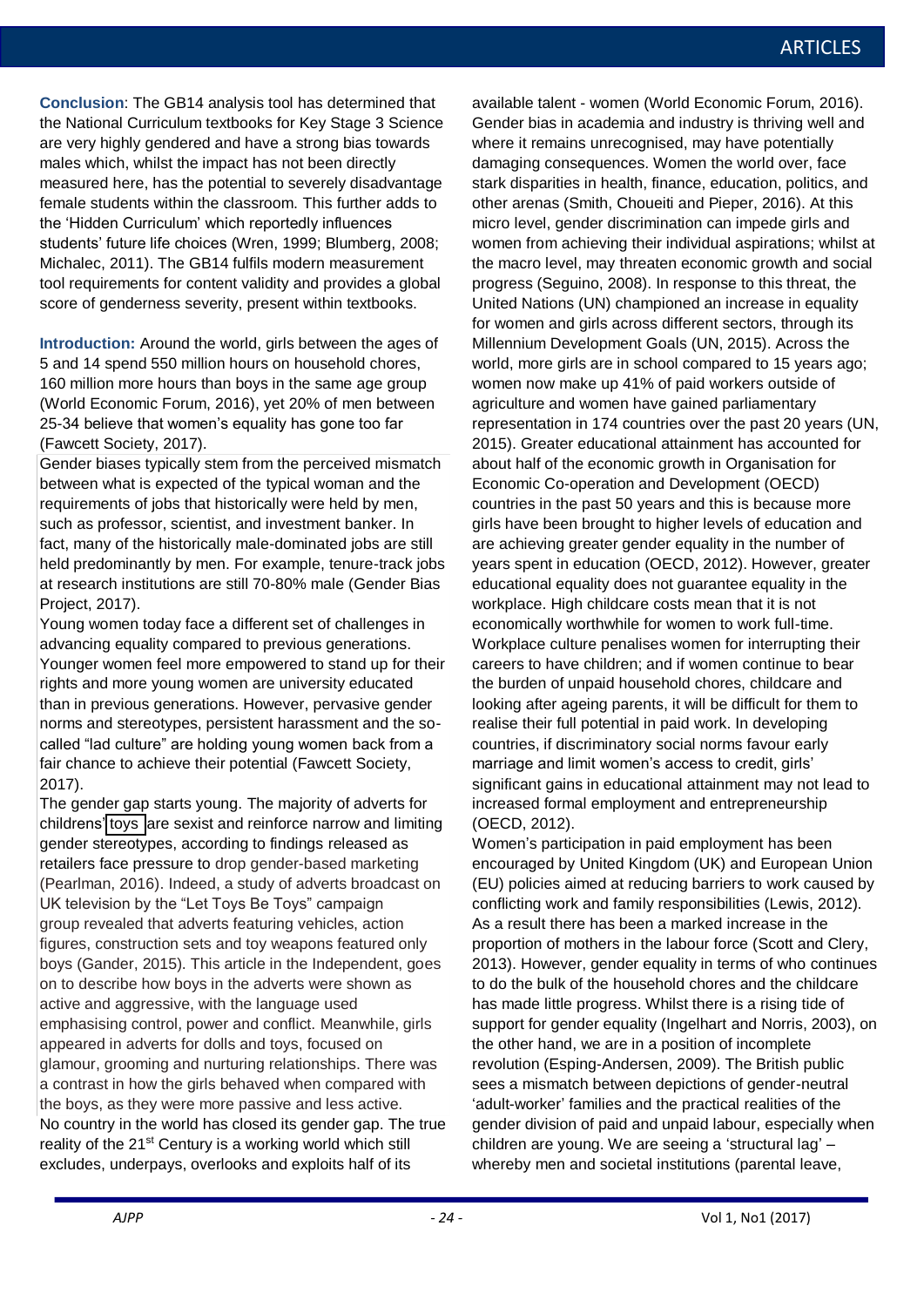childcare, employment and so on) have to catch-up with the realities of changing families and women's new roles (Scott and Clery, 2013).

**Women in STEM:** For many years now, there has much soul-searching going on in the worlds of Science, Technology, Engineering and Maths (STEM) over why women are under-represented in these career areas (Hill, Corbett and St. Rose, 2010). Engineering and science industries are a vital part of the economy, but these are threatened with a skills deficit (Roberts, 2002). School leavers and college/university graduates are not entering these fields as they are leaving education without the necessary STEM qualifications to do the jobs. The problem is highlighted in the 'It's not for people like me' report where "Britain produces 12,000 engineering graduates a year and there are currently 54,000 vacancies" (MacDonald, 2014, p. 4). This shortage of engineers is impacting UK industry, and the consequences will be higher project costs, delays to projects, damage to the UK economy (Atkins, 2015).

Identifying and understanding distinct patterns of gender bias exposure, is a first step towards ensuring that genderness biases do not derail an individual's career. One method is to look at the influence of early choices. Choices made in young adulthood, such as GCSE or A Level options. Gender bias in STEM education is not a new topic for discussion. The Institute of Physics (2013a) reported a significant gap between how many boys and girls continue their education in the sciences, with boys uptake being four times greater than girls, particularly for A-Level physics. Schools are not providing an equitable education for all (Murphy and Whitelegg, 2006). Evidence has shown that there are many critical factors, not just in schools, that affect female attitudes towards science subjects in particular, causing the shortfall of numbers at Alevel. These range from parental influence (Women in Science, Technology, Engineering and Mathematics, 2015), family science capital (Archer et al., 2012), teachers' attitudes and school culture (The Institute of Physics, 2013a).

The Roberts' Review (2002) identified that women, in particular, were underrepresented in maths, engineering, and the physical sciences. The review suggested that experiences at a school level, such as the shortage of specialist teachers in maths and science, the uninspiring methods used to teach the subjects and the careers advice given to students were the root cause. The Roberts' Review (2002) recommended that intervention at the school level is required. Since 2002, there has been significant investment in STEM education from government, charities, subject associations, learned societies and industry. Many different organisations have been working to engage young people in the opportunities

that STEM subjects can bring (Department for Education 2010; The Institute of Physics 2013b). However, even with this influx of activity, there is still a significant disparity between the numbers of girls and boys engaging with STEM. Although there has been an upwards trend in the number of female entrants in A-level Biology and Chemistry, the number of girls opting for A-Level Physics has remained static at 21% (Women in Science, Technology, Engineering and Maths, 2015). With half of the world's population being underrepresented, research and development and entrepreneurialism are stifled (Macdonald, 2014). These figures have led the UK government to question and investigate where the UK education system is going wrong and seek to repair the system (UK Commission for Employment and Skills, 2013).

In the early 2000's, the Institute Of Physics (IOP) found that the numbers of students taking A-Level physics were in decline and, in particular, the numbers of girls studying A-Level physics had stagnated at around 20% (Murphy and Whitelegg, 2006). School environment and culture had been identified as substantial factors in subject choice for girls (The Institute of Physics, 2013a). The IOP found further evidence that school culture can spread sexist or gendered language that reinforces gender stereotypes (The Institute of Physics, 2015). Careers advice and guidance is also poorly given, and students often don't know where a science qualification can take them (Archer et al., 2013).

The 'It's Different for Girls' report (The Institute of Physics, 2012, p. 5) summarised other key factors that can influence a girl's subject choices, such as student Self-Concept: how students place themselves in relation to the subject; how students experience physics at school; and, the teacher/student relationship and how supportive a student finds their physics teacher.

Within the classroom, students' experiences of physics lessons can be varied and teachers are often not aware of their unconscious bias which can perpetuate gender stereotypes. Qualified physics teachers are reported to be difficult to recruit (The National Audit Office, 2016) leaving a situation where, as illustrated by The Guardian newspaper, that teachers without physics degrees are being helped to teach physics, by people who don't have physics degrees either (Harris, 2016). The Guardian article implied that non-specialist teachers are more likely to need to use teaching aids, such as textbooks to support (a) their subject knowledge and (b) their students. Publishers write textbooks to match and support the content of the National Curriculum. In 2011, the Trends in International Mathematics and Science Study (TIMSS) found that 78% of teachers in England used textbooks to supplement their teaching (Martin et al., 2011). Oates (2014) argues that the quality of the textbooks that were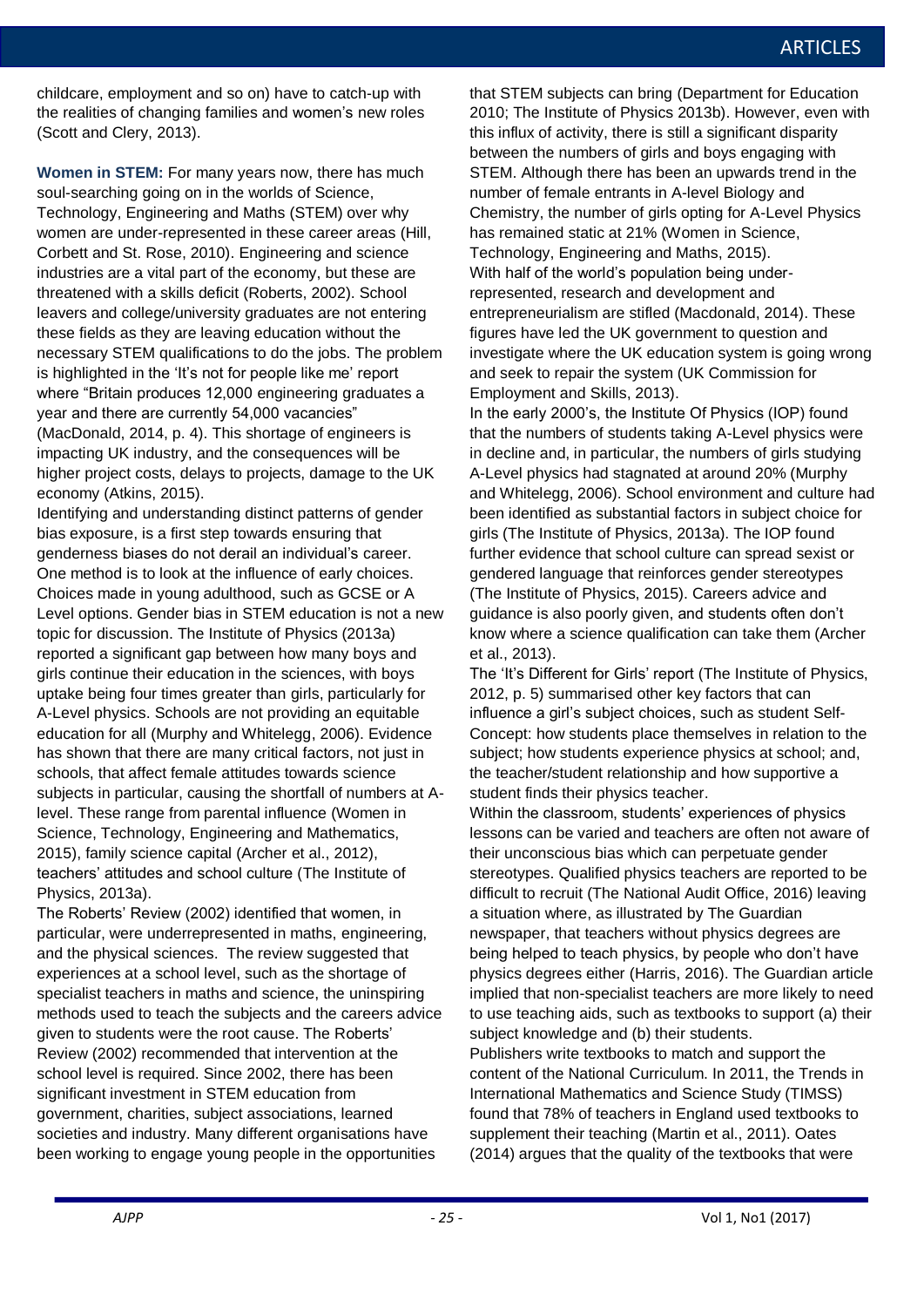used by those teachers were of a poor standard and that this needs to change.

As far as can be ascertained, previous studies have not given any consideration to the influence that textbooks might have on a child's unconscious development of their gender identity or gender socialisation, even though Xiaoping (2005, p.2) noted that "textbooks are critical factors that contribute to the development of gender identity in children." If science education is to be made accessible to all individuals, then "one aspect of this inclusive perspective is that both females and males should be fairly portrayed in the science textbooks that provide an important resource for teachers of science in schools" (Elgar, 2004, p. 875).

**STEM and Education:** In 2004, The Institute of Physics (IOP) commissioned a meta-study by Murphy and Whitelegg (2006). Findings suggested that gender bias is a very complex issue and that teachers needed to do further action research in their classrooms (Hollins et al., 2006). Six years later, the IOP (2012) presented greater detail in what they had found the main influencing factors to be. In their report Improving Gender Balance (IOP, 2014), recommendations for improvements included appointing school based gender champions, analysing progression data and addressing unconscious biases. Other vested parties include The Royal Academy of Engineers, Engineering UK, the Institute of Civil Engineers (ICE), the Institute of Engineering and Technology (IET), and the Institute of Mechanical Engineers (ImechE). These bodies are involved in providing funding and outreach to various STEM projects. Science, Technology, Engineering, and Mathematics network (STEMnet) are an organisation who are focussed on bridging the gap between industry and schools by training STEM professionals to be ambassadors in schools. Further more, initiatives such as Women In Science and Engineering (WISE, 2015), promote the personality traits required to be a STEM professional, so that girls can begin to identify with the qualities that it takes to be, for example, an engineer (MacDonald, 2014).

In England and Wales, the first opportunity to accurately judge the enthusiasm and motivation that students have for most STEM subjects is when they choose their A-level options at the age of 16. Before this, science and maths are compulsory subjects of study, and engineering is not taught. Girls are noted to outperform boys in science and maths at this age and will opt for some STEM subjects at A-level such as biology, chemistry, and psychology, but they do not choose to continue to study physics (Macdonald, 2014) as they perceive it to be hard (Barmby and Defty, 2006). Without physics, they are limiting their opportunities to enter the world of engineering and many other STEM careers. This evidence suggests that there are factors other than ability, which are influencing their choices.

The Aspires project (Archer et al., 2013) examined the aspirations that children have and, given the longitudinal nature of this study, were able to track the students and their attitudes over five years. Aspires reported that both girls and boys, at age 10, had high aspirations for careers in science, however, by age 14 (end of KS3) their career aspirations were still high, but not in science. Only 15% of the young people hoped to have a science career. Girls were particularly affected.

Adolescence is an important time in the life course and according to the gender intensification hypothesis, gender identities become more relevant at this time of life, with girls experiencing greater confidence drops during this time (Galambos, 2004) and greater emphasis on their appearance and relationships with boys as compared to the emphasis being on achievement for boys (Eder, 1995). There is compelling evidence that implicit theories about the malleability of traits (i.e. mindsets) can foster or inhabit the development of future selves. A study by Wonch Hill et al. (2017) has identified that fixed mindsets and boyscience biases are negatively associated with a science possible self. In other words if boys are seen to be naturally or effortlessly brilliant, and science requires brilliance, then fixed mindsets about intelligence and this boy-science bias, might contribute to girls becoming disinterested with less likelihood of becoming a scientist. In addition, Archer et al. (2012) found that families had a large influence on children's attitudes to science. Archer et al. (2012) take Bourdieu's concepts of capital and habitus (Nash, 1990) to suggest that within the bounds of family habitus there is valuable science capital to be exploited. A family with high science capital would welcome ways to support and grow their child's potential interest in science (Archer et al., 2012). It was noted that parents, along with teachers, could further extend their influence through helping to develop a growth mind-set in the child (Dweck, 2007; Hill, Corbett and St. Rose, 2010).

Many schools try to address the STEM issues by inviting role moles or STEM ambassadors to give talks or run oneoff events in school. Van Radan (2011) ran a small-scale study to investigate the impact that role models have on inspiring students and found that there was little significant difference on the impact of the role models on girls' attitudes, but surprisingly a large impact on boys. The study was flawed, however, in choosing older, GCSE aged students and by having a small sample size. In comparison, from the outset, Betz and Sekaquaptewa (2012) succeed in presenting a well-argued, and evidenced study, reasoning that role models can have the opposite effect and demotivate girls from seeking STEM careers. A role model who was not only feminine but also clever and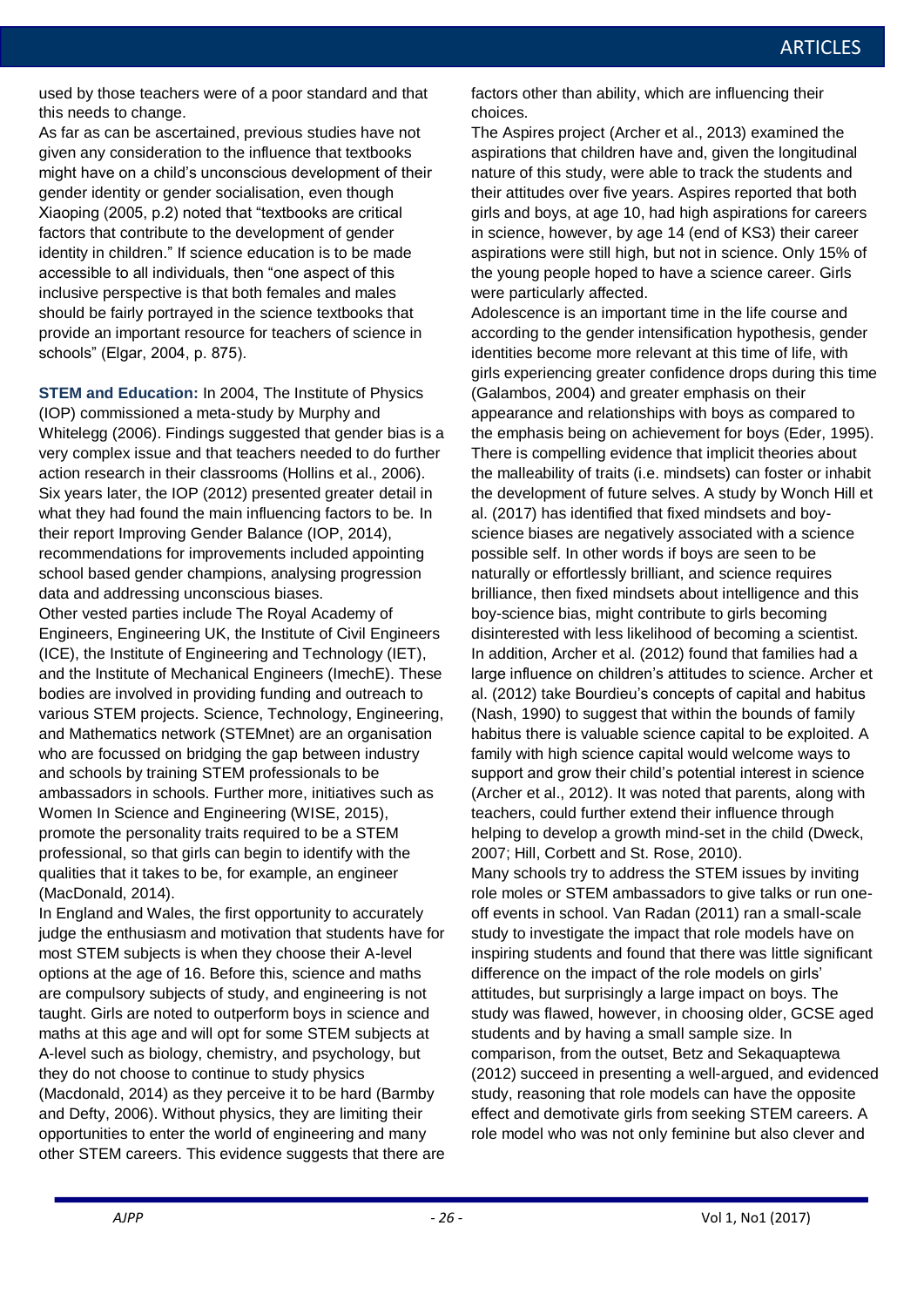in a highly paid job created a stereotypical threat that was too difficult to emulate for most young girls.

**Gender:** Butler (2010) posed the question of whether gender is something you are or something you have? Social constructionism is the position that most psychologists and sociologists take, where, through studying how intersexed people (who have no clearly defined sex at birth) begin to construct a reality of a gender identity, through culture and society (Butler, 2010; Fine, 2010; Ryle, 2015). Opposed to this is biological essentialism where a person either fits into one category or another, like a binary code, through considering the persons' biological and genetic makeup and concluding that there are essential differences between males and females, sometimes known as "sexual dimorphism" (Ryle, 2015, p.427). This hormonal, biological position is defended by the study from Alexander and Hines (2002), where primates were presented with typical male and female toys. The results show that the primates chose to play with the appropriately gendered toy – male primates played with the male toy and vice-versa, suggesting that gender is something that is innately built-in to our brains. Neurologically, male and female brains are different. However, there are also too many differences between male and male brains or female and female brains to be able to draw any useful distinctions to explain the different choices that men and women make (Burnett-Heyes, 2015). Educationally, there are differences in the ways that males and females learn in the classroom. Boys tend to be more dominant, competitive and demanding for the teachers' time than girls. Girls enjoy learning through reading long passages of information; they like to take notes and record the results of experiments. They can have a lower selfconfidence when it comes to practical work (Danielsson, 2012). Boys like to be more hands-on during practicals and like to access their learning through tables and charts (Department for Education and Skills, 2007; IREX, 2014). Interestingly, Retelsdorf, Schwartz, and Asbrock (2015) have found evidence that these differences are caused by the students' teachers' stereotypes.

**Unconscious Bias:** Teachers' stereotypes originate from their brains unconscious need to able to make sense of the world around them. The human mind is adept at developing patterns and filling in blanks of information using frames of reference from previous experiences that it has learnt from (Boeree, 2000). These gestalt principles mean that we categorise people and objects at great speed and therefore quickly develop biases constructed from cultural and societal encounters (Jones, 2015). Atherton (2013) refers to Piaget's cognitive constructivism, where the processes of assimilation involves beliefs that humans cannot just be given information that they immediately

understand. Instead, human beings build their own knowledge and meaning through experiences. These processes give us views and opinions that we are not aware of and cannot easily control (Equality Challenge Unit, 2013).

Children are bombarded with gendered messages from the day they are born with which they have to assimilate and accommodate. When parents decide what colour and patterns to use to decorate their child's bedroom, gender is at the forefront of their mind. Buying toys for the child will be gender-dependent unless a conscious effort is made to make alternative choices. Even the patterns on clothes that children wear unconsciously add to their gender identity (Buckley, 1996). As they grow, they develop strong, hidden associations between objects and gender (Miller, 2010). The Harvard Implicit Association Test (IAT) (Diversity Council, 2017) is a longitudinal study, which measures the implicit attitudes and beliefs of any person taking the test. It analyses how deeply embedded unconscious biases are within the agent. In the ten years that this project has been running, the majority of agents taking the test have an automatic association of male with science and female with liberal arts. These results imply that most people have an unconscious bias against girls and science. This worldwide, invisible obstacle, can be seen in many areas of education and training (Michalec, 2011; Equality Challenge Unit, 2013), particularly in the secondary school curriculum (Wren, 1999; Lavey and Sand, 2015) and within textbooks (Blumberg, 2008).

Within science, stereotype threat leaves girls feeling that they do not belong, that maths and science are for boys. When girls find science challenging they believe that the reason is that they are girls and therefore don't perform as well as they could (Cornish, 2016).

**The importance of textbooks in education:** "Textbooks of high quality can assist teachers and learners and facilitate the development of science teachers" (Swanepol, 2010, p.iii). However, there have been very few studies on the quality and use of textbooks in secondary schools in England. Oates (2014) completed extensive research, comparing quality and use of textbooks across six countries and eight subjects, including Physics and Biology. The Oates (2014) paper discussed the positive effect of having good quality textbooks as a classroom resource for student learning, particularly when following the National Curriculum, but does not, however, consider whether implicit gender bias is a determining factor in what makes a good quality textbook.

Educational publishers influence on the curriculum is very variable. There is a tendency of publishers to replicate the market leaders, in order to maintain familiarity for the teachers (Oates 2014), however, this can lead to stagnation of the materials.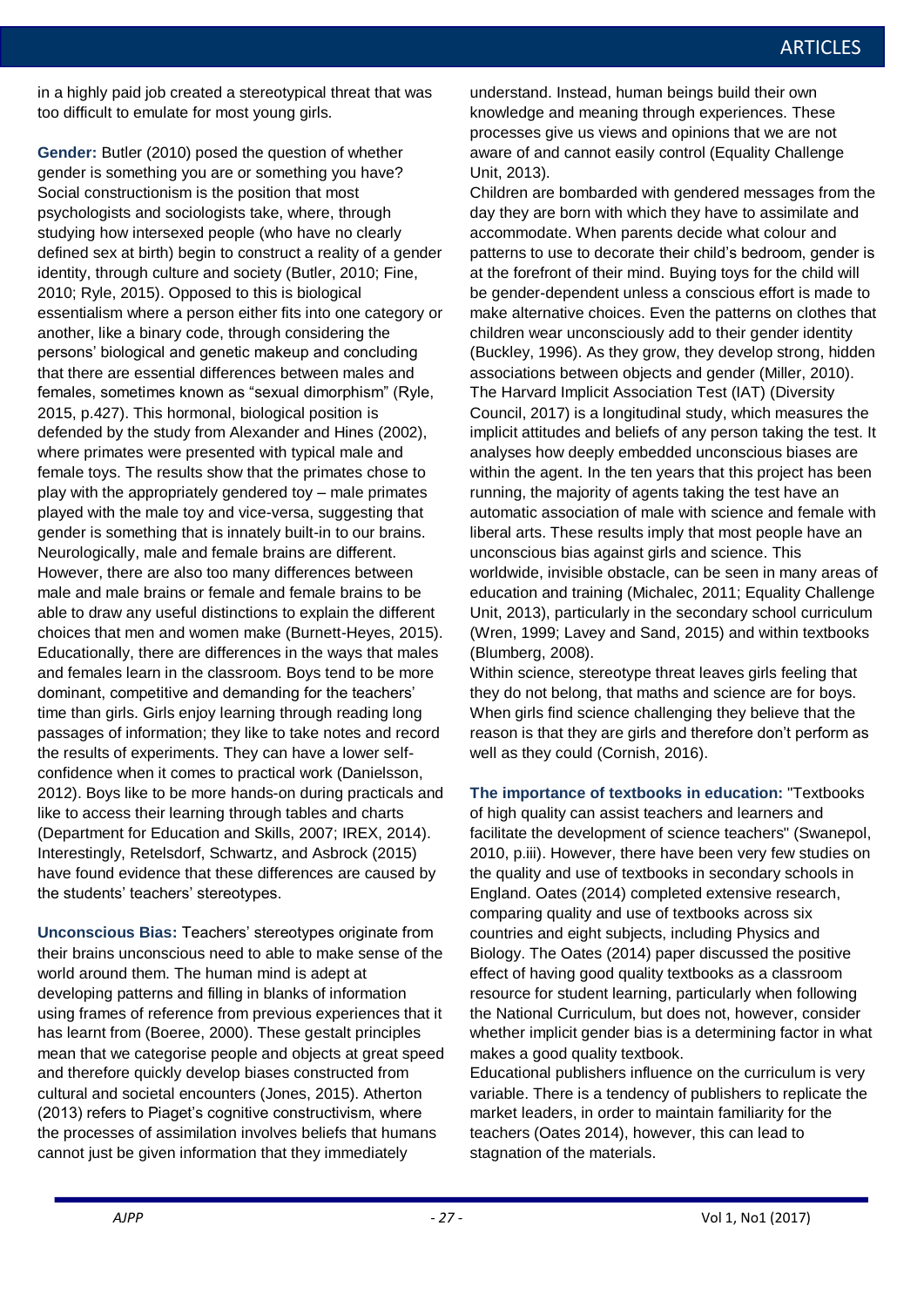Elgar (2004) warns that the power of the textbook should not be overrated and that there are much greater influences in gender socialisation and in the choices that students make at A-level. Despite this, Martins and Garcia (2016) argue that school textbooks contribute to the development of school knowledge and hence school culture and therefore acting as an agent of the school culture, they cannot be ignored when looking at their implicit impression on students.

There are many studies available that discuss tools to help teachers assess the quality of their classroom materials in general (Wang, 1998; Koulaidis, Dimopoulos and Sklaveniti, 2001; Kahveci, 2010; Swanepol, 2010; Khine, 2013; Martins and Garcia, 2016) and although they give examples of tools used, these tools are not specific enough for the purposes of detecting the genderness of key textbooks.

**Gender bias in science textbooks:** There is limited published literature which considers gender bias in textbooks. There are a few resources which address the issue across disciplines such as English (Martins and Garcia, 2016), picture reading books (Ellefsen, 2015) and medicine (Alexanderson, 1999). Very few have a science focus (Whitely, 1996; Elgar, 2004; Kahveci, 2010; Sunar, 2011) and out of those very few, only two are British, though both authors were based in other parts of the world (Whitely, 1996; Sunar, 2011).

Whitely (1996) based his twenty-year-old study on seven physics textbooks published between 1985 and 1991, making them now several decades old. Clark-Blickenstaff (2005) noted that there were many relevant papers from the 1970's and 80's, from when feminine studies were first identifying and researching gender disparities. He stated that these papers showed a clear male bias, where women and girls were rarely represented in science textbooks. By 2005, he reasoned that there was a greater balance, through photographs, line drawings, the wording of questions/examples. However, both Sunar (2011) and Kahveci (2010) provide evidence that now opposes Clark-Blickenstaff (2005) claims, and they argue that there is still a male dominance within science textbooks. Sunar's (2011) research used a content analysis method to gather data from British A-Level books, through classifying and coding and found that although photographs were highly male orientated, the greatest gender disparities took the form of male names being used nearly 7x more often than female names through the textbooks.

Elgar (2004), focused her content analysis on illustration and text in science books used in Brunei. She agreed with Sunar (2011) that the textbooks showed a clear male bias, but she also found that Marie Curie was often the only female role model to appear in the books.

All other studies on textbook analysis shared the methodology of content analysis (Evans and Davies, 2000; Koulaidis, Dimopoulos and Sklaveniti, 2001; Lee and Collins, 2009; Gharbavi and Mousavi, 2012) and those that considered a gender bias focus found an overall male bias, other than Alexanderson (1999) who's major finding was that generally the books were totally gender neutral.

**Measuring Genderness:** In order to improve the gender gap within the classroom, a starting point for this would be for teachers to use a greater number of real-life contexts in teaching to show how the STEM topic relates to students lives and to provide examples of aspirational careers in lessons (The Institute of Physics, 2015). Ideally, this should contribute to the development of student identity and provide the teacher with a more engaged and motivated pupil (Grant, Bultitude, and Daly, 2010). The current standard teaching aids are core classroom textbooks, however, and to the best of our knowledge, there has been no measure of whether gender bias exists within these textbooks and whether this may be having a subtle influence on later A-Level choices and subsequent career. Wang (1998) developed a 'teacher friendly' gender measurement tool in order to analyse the content of 31 textbooks. Inter-rater reliability of that tool was  $\alpha$ =0.60. It was suggested that revisions were required before the tool could be recommended for use by teachers. Other studies which have considered the substance of gender (Elgar, 2004; Blumberg, 2008; Brugeilles and Cromer, 2009; Kahveci, 2010; Sunar, 2011) used measurement tools in which language and image were common themes. However, no previous studies have developed a measurement tool which was designed to classify nongendered images such as flowers or rockets. In the absence of a rigorous gender bias measurement tool, the Gender Bias 14, was developed in order to test the genderness of a subset of key science books.

**The Gender Bias 14 Tool (AJPP Suppl 1):** The Gender Bias 14 analysis tool is comprised of fourteen key questions which consider images and illustrations; the status of the person(s) within the images and illustrations; the use of language within the text, specifically pronouns and gendered words (Elgar, 2004; Rose, Spinks and Canhoto, 2015). It was deemed unnecessary to include an analysis of more complex language structures so as to allow the tool to be used in other applications in the future and to be as generalizable as possible. The number and type of role models (Brugeilles and Cromer, 2009) were also considered valuable data to be collected, as this could relate to the kinds of careers that the photographs in the textbooks are suggesting for males or females.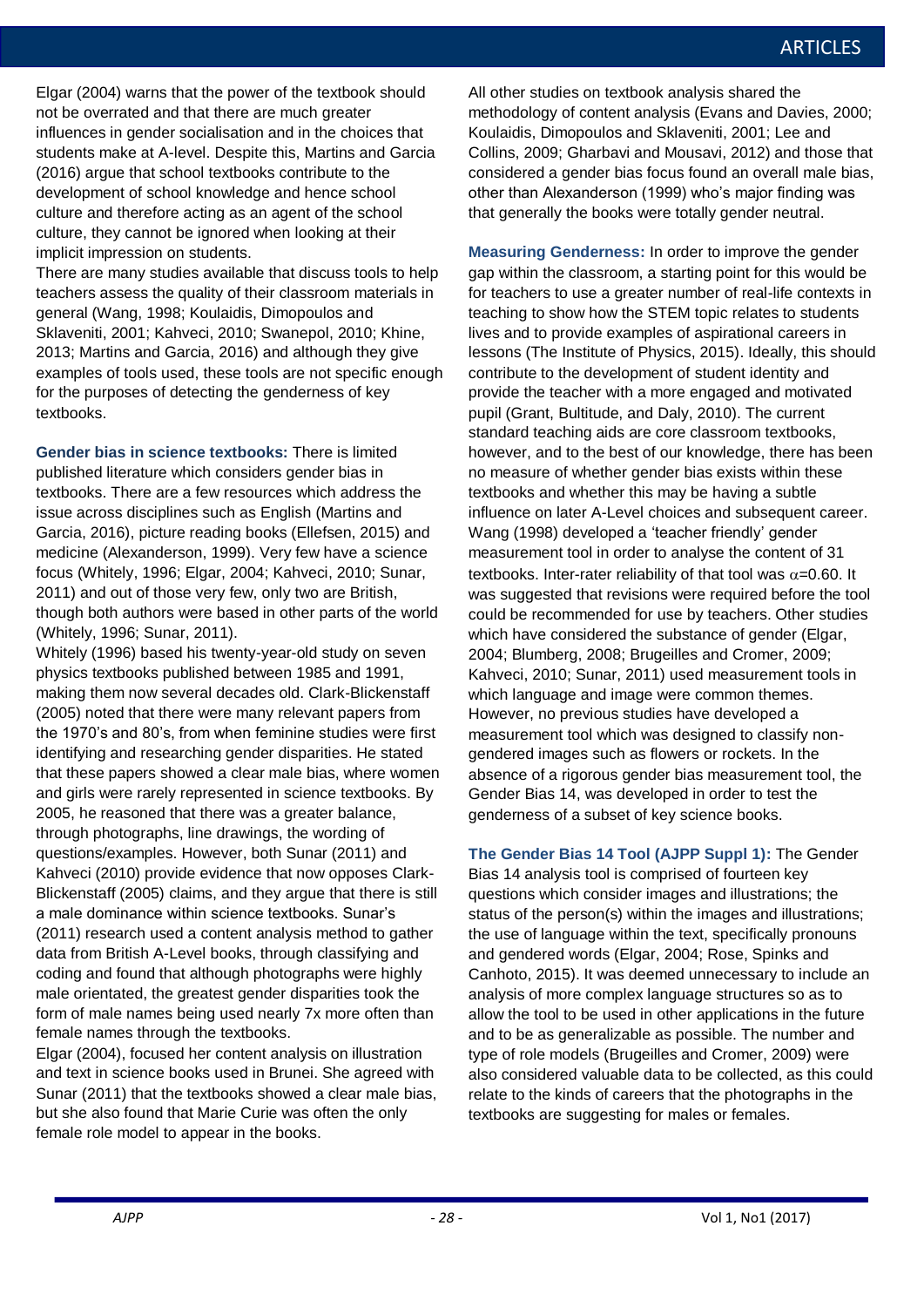**GB14 Code Book (AJPP Suppl 2):** To ensure systematic and replicable data collection (Rose, Spinks, and Canhoto, 2015) the GB14 code book was developed alongside the GB14 tool. The code book describes how to use the GB14 analysis tool. It also outlines all the pictures and words that should be looked for within a corpus and gives instructions as to how to structure the data collection using different coloured pens and highlighters, as one image could be referred to under several of the GB14 questions.

Explicit Variables: Explicit variables in the codebook are the visual components of the content (Rose, Spinks, and Canhoto, 2015) and include the following:

- The number of images with a male or female person;
- The number of images of gender-free or equal gender images;
- The number of illustrations, diagrams, charts and tables;
- The number of male or female pronouns;
- The number of male or female role models.

Implicit Variables: Implicit variables are given more guidance within the code book, because the messages are hidden within the content and can be open to subjectivity (Rose, Spinks, and Canhoto, 2015). These variables were further refined after completing a pilot study and have been explicitly included in the codebook because they:

- Refer specifically to the male or female e.g. Father/Mother;
- Have a masculine/feminine connotation e.g. Handsome / Pregnancy;
- Are related to the pictures and objects that are used to introduce children initially to gender. That is, patterns on a child's clothes or images typically used in the décor of young a child's bedroom e.g. Trains/Fairies;
- Would be offered as typical toys to a young child e.g. Car/Doll;
- Represent jobs assumed to be male or female due to a traditional bias e.g. Police Officer/Nurse;
- Are technical words specific to the subject under analysis e.g. Pollen/Menstruation.

Hidden Variables: Hidden variables included the following values:

- The number of images of male or female objects according to the rules above;
- The number of images where the status of the person was lowered or improved (for example, if the individual was pictured doing sport, their status was 'improved', but if pictured eating an unhealthy meal such as pizza, their status was 'lowered');

 The number of male or female terms - as outlined above.

**Aim:** Given that we live in an economy where Schools cannot afford regular purchases of new textbooks, there is a need for teachers and students to be able to assess their current textbooks for the hidden curriculum so that their own unconscious bias' can be identified and challenged. Therefore, this study describes the development of a new, simplified, reliable genderness measurement tool: the GB14. The new tool will allow Teaching and Learning Coaches (TLC's), teachers and students to analyse their textbooks for gender bias in image and text. The primary aim of this study was to investigate the extent of the gender bias in Key Stage 3 (KS3) Science textbooks in the UK, using the GB14.

**Methods:** Content analysis (Leeuwen and Jewitt, 2001; Neuendorf, 2010; Rose, Spinks, and Canhoto, 2015) was performed on the core Key Stage 3 science textbooks using the GB14.

Both manifest content, the visible gender bias of text and pictures and the much more imperceptible, latent content of the science textbooks (Rourke et al., 2001) were measured. The intention was to consider the latent content through an ethnographic content analysis lens as it focuses on 'situations, settings, images, meanings, and nuances presumed to be recognisable by the human actors/speakers involved' (Krippendorff, 2004, p. 34). The authors recognised that they do not possess the same views as all women whose ideas are biased and influenced by their gender, culture, career, and experiences in science, engineering and education. Therefore, the view of the authors on what makes an image or a word feminine or masculine, would not necessarily be typical. A pilot analysis was undertaken to minimise the authors' subjectivity. The pilot ensured clear parameters could be pre-determined in the final code book.

Many studies agree that content analysis is a core set of protocols that allow us to examine human communications (Weber, 1990; Babbie, 2013; Krippendorff, 2004). The rigour required when embarking on such a study, is emphasised by Neuendorf (2002, p. 10), "content analysis is a summarizing, quantitative analysis of messages that relies on the scientific method, including attention to objectivity/intersubjectivity, a priori design, reliability, validity, generalizability, replicability, and hypothesis testing." This was to ensure that the GB14 would be as robust as possible.

**Pilot Study:** A pilot study was performed in order to test and refine the data collection tool (Cohen, Manion, and Morrison, 2011; Woolley, 2011). Five percent of the overall content (one full chapter of a textbook) was piloted.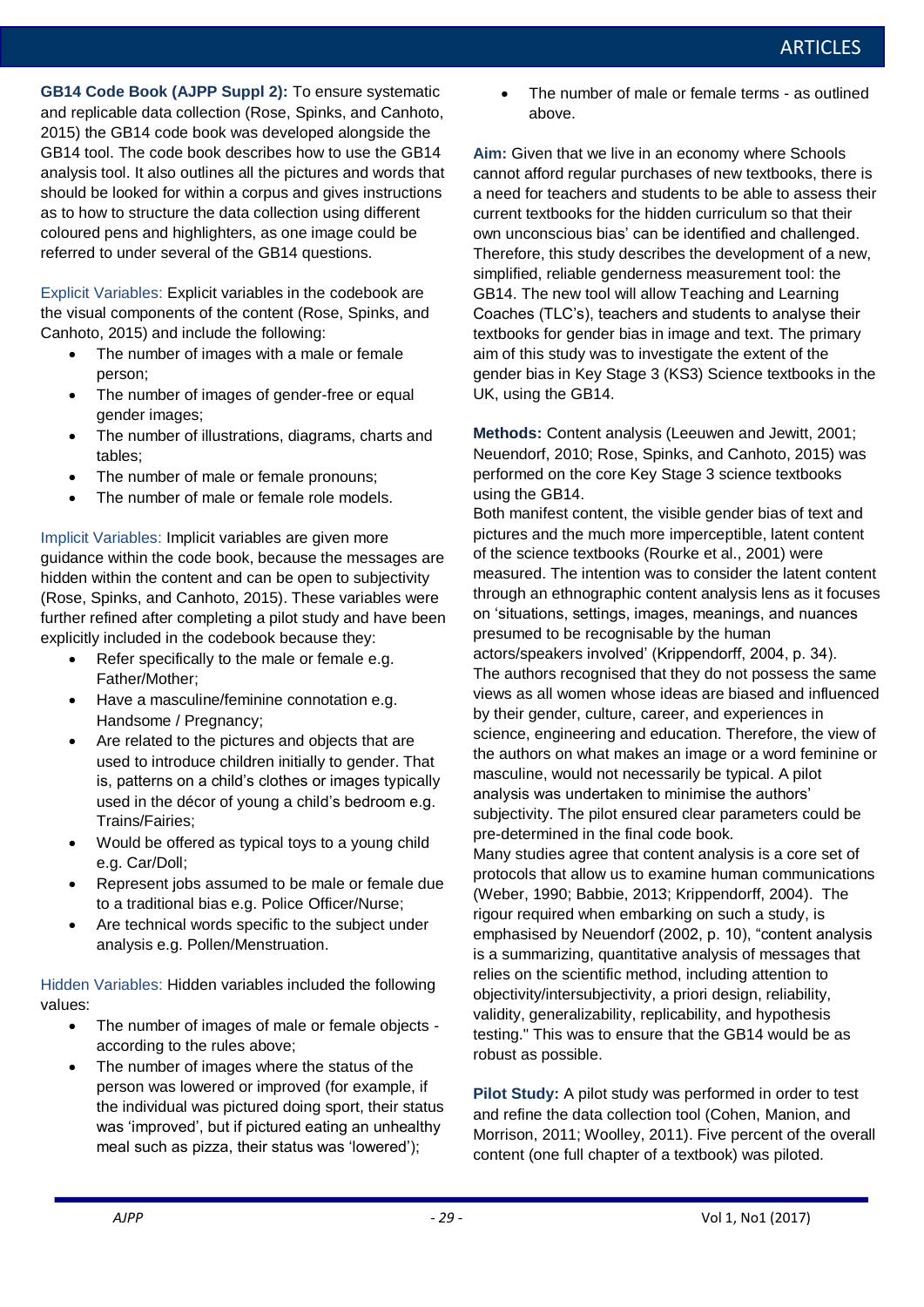A comparison of the results identified discrepancies, such as the classification of a figure which showed a field of flowers. This caused a lengthy discussion. It was agreed that at face value, the flowers could be thought to be gender free. However, it was possible that there was an inherent meaning within this picture. In our Anglo-European society, and 'androcentric unconscious' (Bourdieu, 2001, p. 5) it was unlikely that men would associate with flowers, other than to perhaps buy them for a woman. Therefore, both pictures of flowers and the word flower, could not be thought to be genderless and should be classified as feminine. Ryle (2015) delves deeper into where this belief stems from, and questions, how do we learn gender? Gender identity begins from the very moment a child is born, from how parents punish and reward their child, as they behave in a way that suits the child's gender. Ryle (2015) and Taylor (2003) discuss how 'gender schema theory' categorises characteristics and behaviours into masculine and feminine. This theory can be extended to explain why society accepts, and even expects that a girl would have a pink bedroom with butterflies and a boy a blue bedroom with trucks and diggers on his wall.

During the pilot phase, other inconsistencies were resolved following this theory, and it was agreed that the tool should include objects and terms that a young child sees in their bedroom as they are first introduced to the expected norms of being a girl or boy. For example, rainbows and butterflies would be classed as feminine and rockets and cars would be masculine. The codebook and data collection tool were adjusted accordingly with many examples, so as to improve reliability.

**Inter-rater reliability:** Following the pilot study, two independent raters were given the tool to conduct the quantitative analysis on 5.5% of the textbook material (one chapter each) repesenting 11% of the overall corpus. Twoway mixed model Intraclass Correlation Coefficient and Cronbach's Kappa were used to test for measurement of absolute agreement between the two independent raters scores and the two authors scores.

**The Sample:** Key stage 3 science textbooks (n = 3) containing eighteen chapters in total, were included (convenience sample). Together, these eighteen chapters cover the content of England's new National Curriculum for Science. The three books, as displayed in Table 1, had six authors; four females, two males (Askey et al., 2014; Baxter et al., 2014a; Baxter et al., 2014b). Three authors worked across all three books, two females, and one male. It is not clear which author was responsible for which chapters within the textbooks. Interestingly all books have the same male editor.

This sample represents the total provision of core textbooks for key stage 3 science, as opposed to a random sample of the material, as would be usual in content analysis (Brugeilles and Cromer, 2009). Data were collected manually and analysed for genderness, from all of the chapters, using the GB14.

| Series Editor:                                                          | Ed Walsh                      |                                                  |
|-------------------------------------------------------------------------|-------------------------------|--------------------------------------------------|
| <b>Authors</b>                                                          | Year of<br><b>Publication</b> | Name of the book                                 |
| Sarah Askey, Tracy Baxter,<br>Sunetra Berry, Pat Dower                  | 2014                          | Book 1<br>Collins Key Stage 3<br>Science Student |
| Tracy Baxter, Sunetra<br>Berry, Pat Dower, Anne<br>Pilling              | $2014^a$                      | Book 2<br>Collins Key Stage 3<br>Science Student |
| Tracy Baxter, Sunetra<br>Berry, Pat Dower, Ken<br>Gadd,<br>Anne Pilling | 2014 <sup>b</sup>             | Book 3<br>Collins Key Stage 3<br>Science Student |

**Table 1: Textbooks used as the corpus of material for data collection.**

**Results and Analysis:** Descriptive data are presented as frequency and percentage. Inter-rater reliability of the GB14 was determined by Intraclass Correlation Coefficient using Statistical Package for the Social Sciences (SPSS). For qualitative analysis, the inferences of underlying messages in image and text based on the presence or absence of some evidence in the images and text are put forward. Descriptive quantitative analysis was also used for (a) Male/female role models, (b) Status of males/females in images, and (c) Other observations made.

Inter-rater reliability of the GB14: Using the two-way mixed model Intraclass Correlation Coefficient, inter-rater reliability scores between rater one and author one was  $\alpha$  = 0.98 (CI. 0.94 – 0.99) and between rater two and author two was  $\alpha$  = 0.94 (CI. 0.83 – 0.98).

Data Analysis and the 'Genderness' Score: Eighteen

chapters were analysed using the Gender Bias 14 Analysis Tool (GB14). Data were aggregated and a total Genderness score allocated to each chapter. This number was then used to illustrate the gender bias of a chapter by using the 'Genderness*'* Scale as described in the GB14 score book. A positive Genderness score represents male bias and a negative Genderness score represents a female bias.

Figure 1. shows The 'Genderness' Score for each chapter. The data is also colour coded to represent each textbook analysed: (a) Green – Book 1; (b)  $Blue - Book 2$  and (c) Red – Book 3.

Book 1: Chapter 5 and Book 3: Chapter 5, show the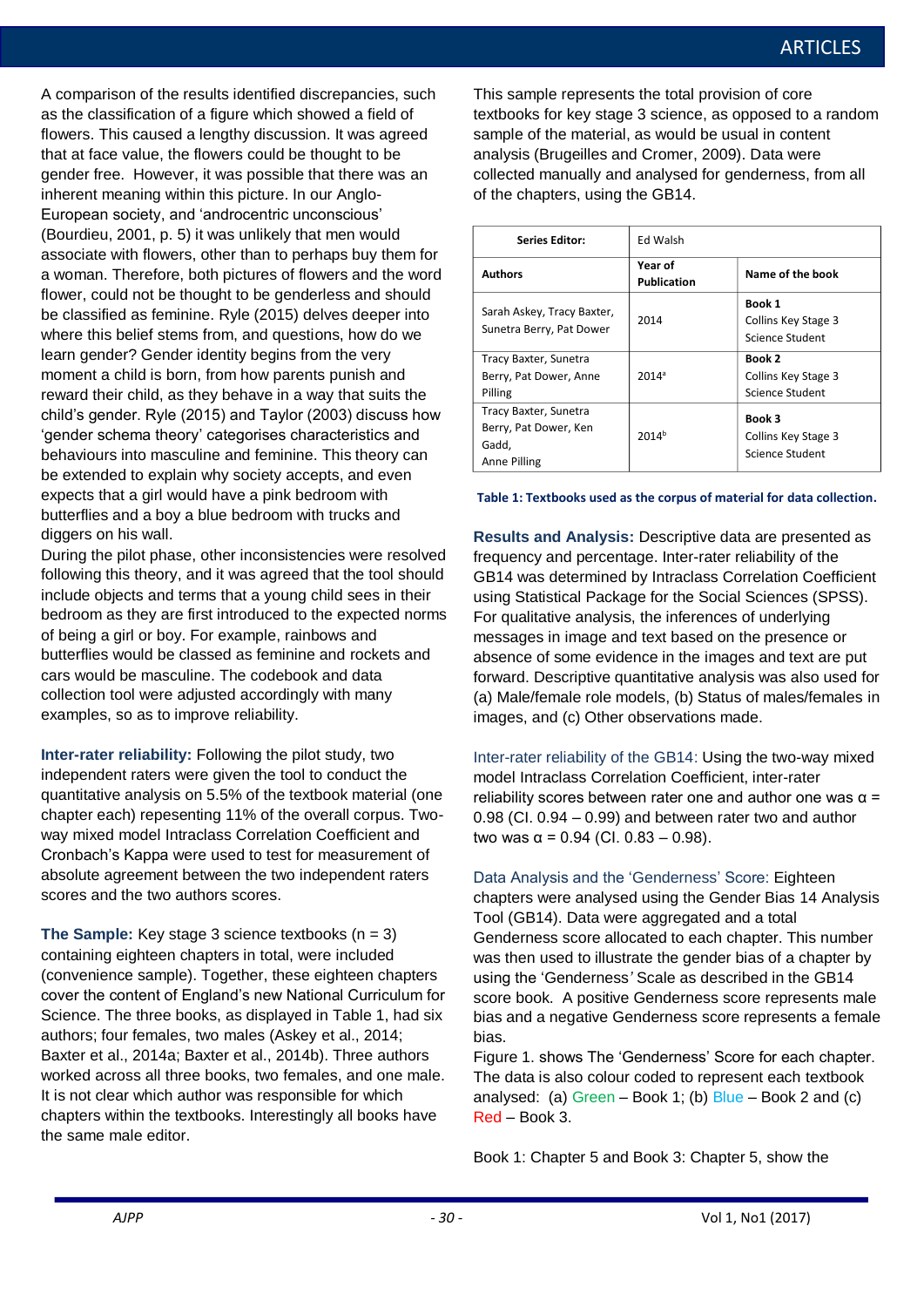

**Figure 1: The results of the Gender Bias 14 analysis tool by chapter** 

Book 1: Chapter 1 (Biology) and Book 3: Chapter 6 (Physics) are the only chapters showing a female bias.

The Genderness Scale also generates a descriptor of the level of bias according to the score, so that chapters can then be rated and compared, as seen in Table 2. The table has also been colour coded, as above, to show the results of each book clearly, and openly indicates that 72% of the eighteen chapters were at a medium level of male bias or above. So, almost three-quarters of the chapters had a difference of 15 or more occurrences where male images or language were used more than female.

Considering the overall effect, the conclusion is that this collection of textbooks is shown to have an overall significant male bias of 92%. Figure 2 presents the raw frequency count data for the overall study and categorises it into the four key areas of the GB14 tool.

 Male images account for almost From this figure, it can be seen that double the number of female images used throughout the KS3 course.

| KS3 Science<br><b>Textbooks</b> |                      | 'Genderness' Score |        |                                  |
|---------------------------------|----------------------|--------------------|--------|----------------------------------|
|                                 |                      | Male               | Female | Descriptor                       |
| Book 1                          | Chapter 1            | 0                  | 44     | <b>Medium Level Female Bias</b>  |
|                                 | Chapter 2            | 31                 | 0      | <b>Medium Level Male Bias</b>    |
|                                 | Chapter 3            | 6                  | 0      | Low-Level Male Bias              |
|                                 | Chapter 4            | 43                 | 0      | <b>Medium Level Male Bias</b>    |
|                                 | Chapter 5            | 194                | 0      | <b>Very High-Level Male Bias</b> |
|                                 | Chapter <sub>6</sub> | 32                 | 0      | <b>Medium Level Male Bias</b>    |
| Book <sub>2</sub>               | Chapter 1            | 30                 | 0      | <b>Medium Level Male Bias</b>    |
|                                 | Chapter 2            | 81                 | 0      | <b>High Level Male Bias</b>      |
|                                 | Chapter 3            | 49                 | 0      | <b>High Level Male Bias</b>      |
|                                 | Chapter 4            | 13                 | 0      | Low-Level Male Bias              |
|                                 | Chapter 5            | 53                 | 0      | <b>High Level Male Bias</b>      |
|                                 | Chapter <sub>6</sub> | 56                 | 0      | <b>High Level Male Bias</b>      |
| Book 3                          | <b>Chapter 1</b>     | 73                 | 0      | <b>High Level Male Bias</b>      |
|                                 | <b>Chapter 2</b>     | 43                 | 0      | <b>Medium Level Male Bias</b>    |
|                                 | <b>Chapter 3</b>     | 57                 | 0      | <b>High-Level Male Bias</b>      |
|                                 | <b>Chapter 4</b>     | 14                 | 0      | Low-Level Male Bias              |
|                                 | <b>Chapter 5</b>     | 127                | 0      | <b>High-Level Male Bias</b>      |
|                                 | <b>Chapter 6</b>     | 0                  | 33     | <b>Medium Level Female Bias</b>  |

**Table 2: The 'Genderness' descriptors for each chapter.**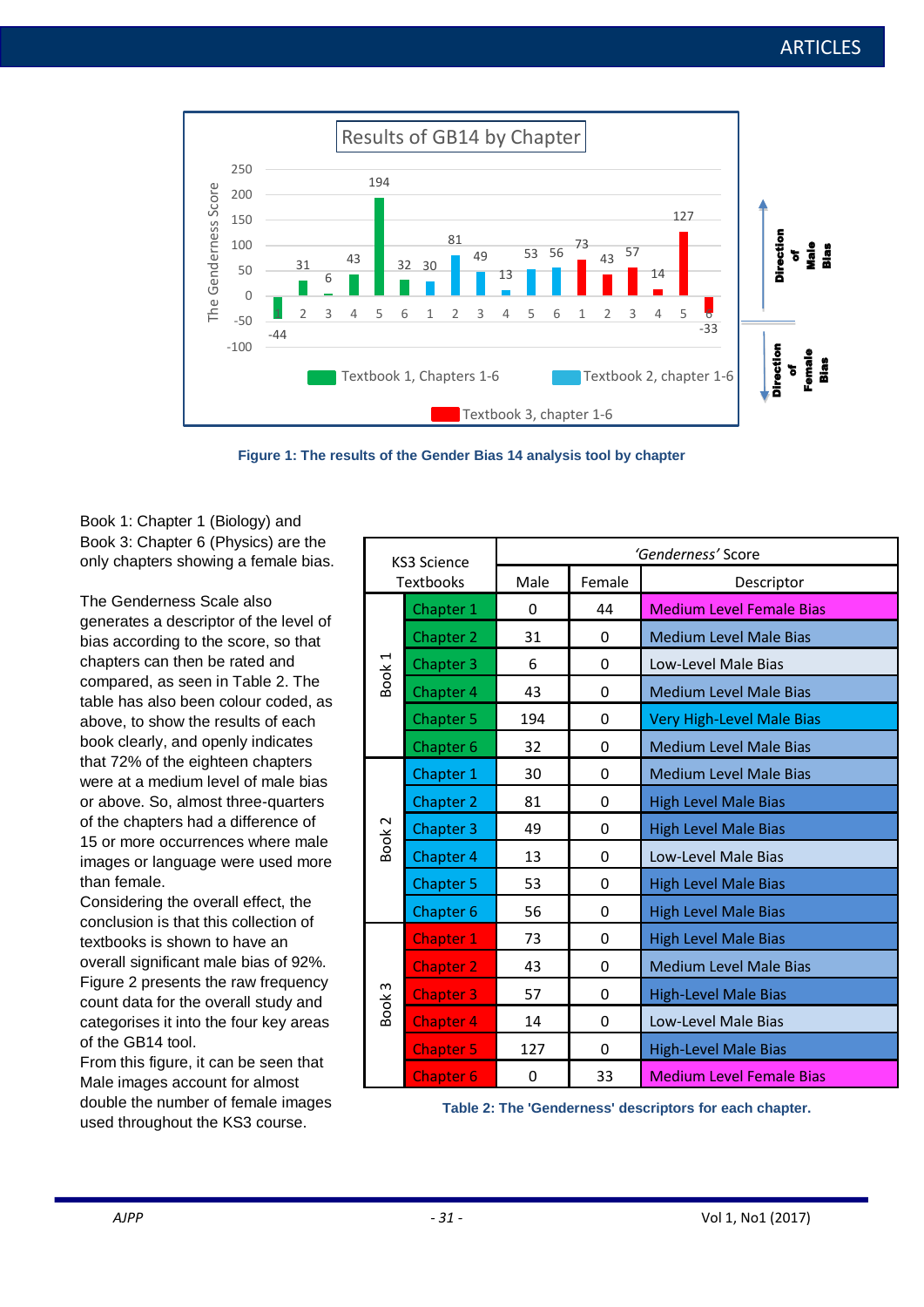

**Figure 2: Overall results for the four key areas of study of the GB14 tool.** 

Male pronouns were used over five times more often than female pronouns. Substantially more male gendered words used than female-gendered words.

 The data about Role models was the greatest surprise, with eleven times more male role models than female role models. It should also be noted that the majority of these male role models were historical male scientists.

Results of Image with respect to subject: Although students at Key Stage 3 (KS3) will study science as a whole subject, Macdonald (2014) discusses the difference in uptake at A-Level across the three main science subjects and identifies that physics is much poorer than chemistry or biology. With this in mind Figure 3 compares the frequency count of images for the individual subjects physics, chemistry, and biology.





Figure 3 shows that physics and biology have the greatest difference between male and female images and interestingly, although biology uses the most gendered pictures, figure 4 indicates that the percentage ratio for male and female images is very similar to chemistry, both being 64% and 63% respectively.



**Figure 4: Percentage ratio of male to female images in subjects**

Results of Language with respect to subject: Figure 5 shows again that there is a male bias across all three subjects this time with respect to the words used to refer to gendered nouns.

The gender difference in biology, though, is significantly reduced, as compared to the difference in physics. In the physics chapters, there are 346 more occurrences of male words being used.

When data is processed to consider the percentage ratio, as shown in Figure 6, the gender bias becomes increasingly apparent. Only 14% of the gendered words used in the physics chapters were feminine.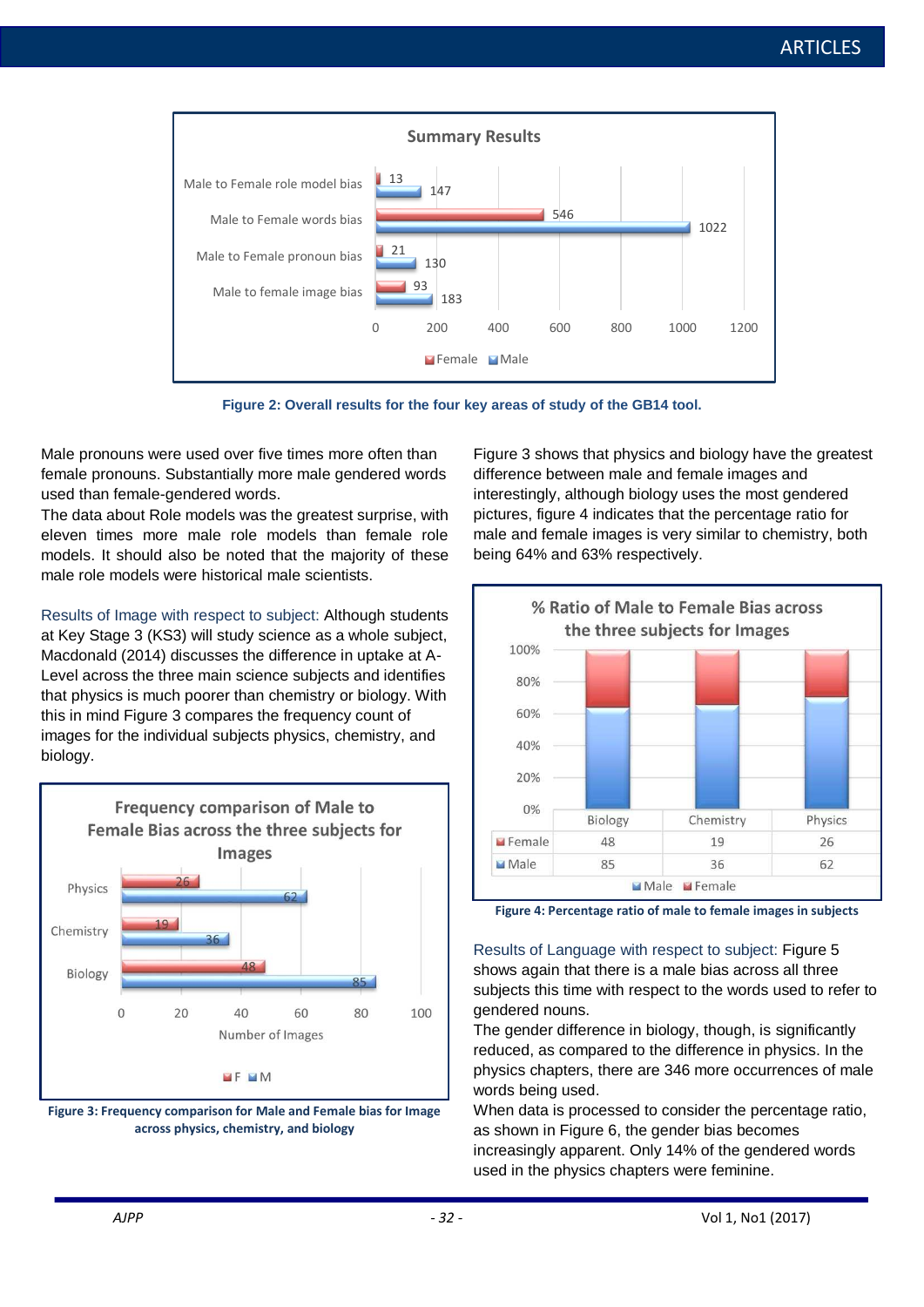

**Figure 5: Frequency Comparison of Male to Female Bias for Language across physics, chemistry and biology** 





Results of Role Models with respect to subject: Figure 7 shows the results for the number of male or female role models across the three science subjects. Again there is a distinct bias towards males. There are only 13 occurrences where female role models are referred to throughout the entire collection of textbooks. The data also show a trend where there are more biology role models overall. There is a higher percentage of female role models (13.5% n=5) for chemistry than biology  $(8.3\% \text{ n=7})$  and physics  $(2.6\% \text{ n=1})$ .



**Figure 7: Number of role models in KS3 Textbooks** 

Male/females role models: Intriguingly, the only female role models to be referred to were both historical scientists; Rosalind Franklin, and Marie Curie. The text that followed both women presented a story whereby either they supported other (male) scientists, or they were supported by male scientists. It could be inferred from this that they could not have made their discoveries on their own.

Status of males/females in images: Using Pearson's  $X^2$  to test for differences between the number of occurrences in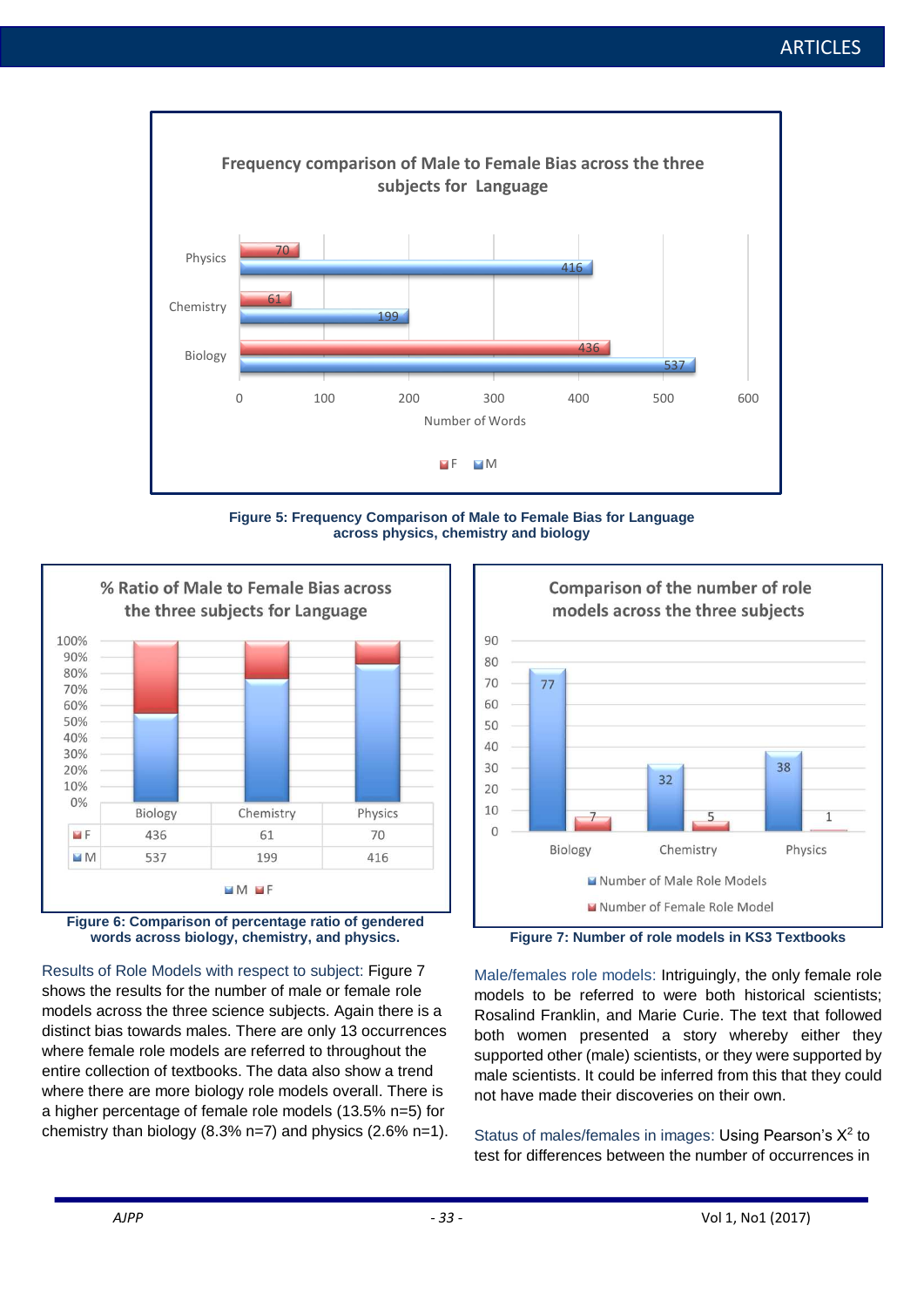image, where the status of the male or female was affected was significant (p=0.04), where the males' status is improved more often than the female and the females' status is lowered more often than the male, thereby possibly implying that females are weaker and more needy in comparison to the stronger, healthier male (Table 3).

|               | 13 | Lowered  |
|---------------|----|----------|
| Male Status   | 24 | Improved |
| Female        | 17 | Lowered  |
| <b>Status</b> | 17 | Improved |

**Table 3: Showing the frequency count for the number of images where the status of the person in the pictures was lowered or improved.** 

Further observation: Most images were gender-free, or gender-equal and the textbook authors had made an attempt to keep the language as gender-free as much as possible.

### **Discussion:**

Problems with the method: This method uses a very simple to follow tool, however when applying it to complete sets of textbooks, it is extremely time-consuming. Therefore using software packages such as Atlas/ti®, NUD\*IST® or HyperQual® may allow coding categories to be assigned for qualitative data collection and could produce results with an opportunity for greater detailed analysis (Rourke et al., 2011). A limitation to this would be obtaining copyright clearances to store the textbooks in an electronic form. Another alternative method could be to consider how textbooks are used by teachers. Often teachers are selective about the chapters that they use with students. Therefore, a sampling method, focusing on those chapters that are not accompanied with many practical experiments, may give a more realistic view of how often students are exposed to the hidden content.

Deciding on a justification for why one word or image could be classified as male or female was also very challenging. There was very little published research on gendered objects (Buckley, 1996) and none with a definitive guide. Discussions surrounding what constituted 'status lowering' were similarly subjective. For example, it was decided that if a person in an image were seen eating pizza or smoking or sat down watching TV, then they were considered less healthy and awarded a 'status-lowering' mark, whereas being pictured outside jogging or eating salad or at the gym, were perceived to be the more healthy 'statusimproving' image.

As no other researchers have used this subjective discursive classification method, researcher subjectivity remains an issue with the GB14. In future iterations or applications, methods to minimise researcher subjectivity further would be recommended.

Discussion of the results: These books are not free of gender stereotypes, however, many gender neutral terms are used. They are significantly biased towards the learning of males and encourage the idealism that science is the domain of the male sex.

Chapter 1 book 1 – Cells and reproduction is especially interesting, as it was the only chapter to compare differences between male and female bodies. This chapter was unusual, as it had many explicit occurrences of gender due to the nature of the topic of study, reproduction. There was a high number of references to both males and females and it is only one of two chapters that was seen to have an overall female bias. The other female bias chapter came from Book 3. This was unexpected because it was a physics chapter and yet all of the other physics chapters exhibited Very High Levels of Male Bias, according to the 'Genderness' scale. In this case, the focus was on the topic of light, which brought up the discussion of rainbows and how they were made. Rainbow had already been defined as a female word and so caused the gender balance to tip. The gender bias of the chemistry chapters was also of interest, as three of the chapters, one from each textbook, resulted in a Low-Level Male Bias. These were the closest to being gender neutral.

Other themes, for discussion, came from observations of image and text together. For example, the authors here questioned the semiotics of figure 8 (Note: Permissions were not gained to reproduce the original image from text book 1 and so this is a remarkably similar image taken from Flickr.com (2017)). What story is the picture trying to tell? There is a man sitting next to a newborn baby in an incubator. On the first look at this picture, it would be easy to assume that the male is the baby's father, which would pass on the very positive message, that fathers are expected to be around at the birth of their babies. It may be concluded at this point that the picture is improving the status of the man, as he is seen in a supportive, caring position, which is normally reserved for a woman. However, when the text below is examined, there is a distinct hidden message. The statement under the picture suggests that the mother is unavailable due to her dependence on cigarettes causing damage to the vulnerable baby. Often, text under pictures did not relate to the gender of the person in the picture or the text tried to remove gender, such as an explicit picture of a boy on a skateboard who was given the general descriptor of 'skateboarder' without any reference to his gender (Askey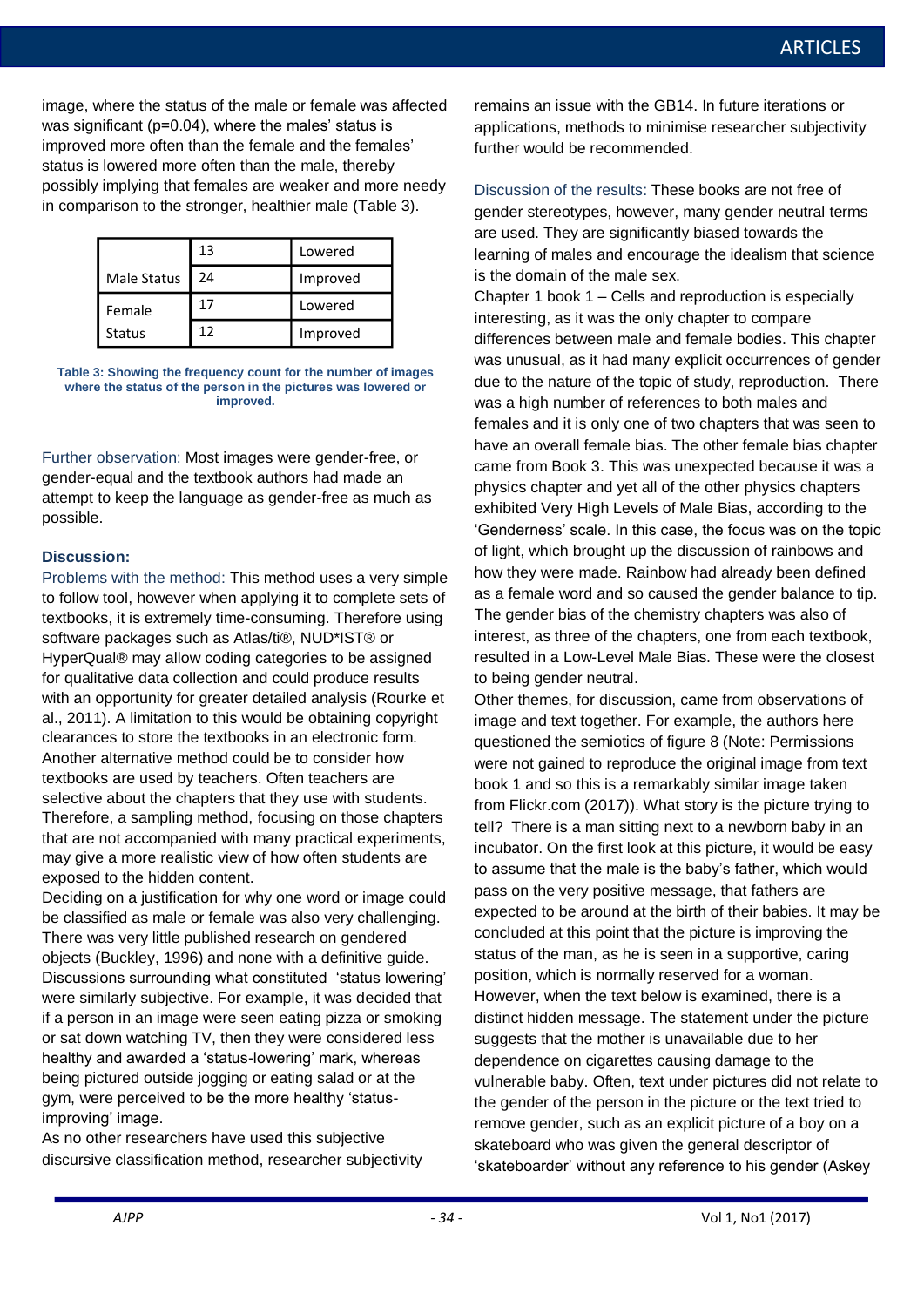et al., 2014, p. 171). This corpus clearly tried to hide the references to gender, while still allowing an unbalanced view to occur. Too often, boys' names were used in questions, where the authors could have ensured that if they used boys' names, then there were an equal number of girls' names too.

### **Figure 8: An example from Book 1 Chapter 1: Male and Baby**

NB: This is not the original image from Text Book 1 but this is a very similar image taken from https://www.flickr.com/photos/jimbl/4451042141/in/photostream/



**FIGURE 1.1.18b: Possible consequence of smoking during pregnancy** [Text is as written in the original textbook 1: Askey *et al*., 2014].

Role models: The way in which role models were presented in these textbooks was very limited as was also found by Elgar (2004) and Sunar (2011). Bourdieu (2001) sees the 'dehistoricisation' of women as one of the key objectives that must be stopped to combat the androcentric worldview that we surround ourselves with.

It was disappointing that there was a preponderance of historical male figures. These books do not reflect life as it is today and therefore prevent females students from seeing where they might fit into science's bigger picture. This lack of positive role model leads to students being unable to identify with scientists and certainly does not provide any aspirational career choices for girls or boys. These textbooks do nothing to improve the student identity within science and physics, but instead encourage girls to perceive science as a boy's subject.

It is important that all students have an opportunity to reflect critically on the impact of gender on their own lives and relationships, both at the present and in the future and to unravel the ways in which institutions and practices act to maintain unequal and gendered ways of being and relating.

Adults' minds are already framed around their own personal experiences. However, the "behaviour of adults can also lead to an alteration of gender norms" (Ryle, 2015).

"Once we know that biases are not always explicit, we are responsible for them. We all need to recognise and acknowledge our biases and find ways to mitigate their impact on our behaviour and decisions" (Equity Challenge Unit, 2013 p. 3)

This change needs to begin within the education system and in schools. According to Bourdieu (2009), the way many different cultural products are appropriated is related to the position, situation and disposition expressed by agents in the social structure. "If schools were to become a vital instrument towards liberation and transformation, then most likely they should function as the agent of change and development of minds." (Tantengco, 2014).

**Conclusions and Recommendations:** The Key Stage 3 textbooks under scrutiny here appear, at face value, to be gender neutral. Most of the images and language used, avoid references to people, but this acts as a smokescreen, hiding the strong male bias (Boeree, 2000) and feeding students' and teachers' unconscious biases. This perpetuates the acceptance of the androcentric world as the norm (Bem, 1993; Bourdieu, 2001).

The GB14 analysis tool has determined that the Collins Textbooks for Key Stage 3 Science are very highly gendered and have a strong bias towards males which, whilst not directly measured here, has the potential to severely disadvantage females students within the classroom. This further adds to the 'Hidden Curriculum' which reportedly influences student life choices (Wren, 1999; Blumberg, 2008; Michalec, 2011).

Essentially the Key Stage 3 science textbooks are continuing to re-enforce Bourdieu's (2009) concepts of Masculine Domination, especially since the gender bias is not always explicit from the outset. The textbook authors have missed the opportunity to provide a gender balance by showing equal numbers of male and female role models or to provide equal numbers of positive examples of both genders. Within the world of science, technology, engineering, and maths, students need to begin to identify with the characters within the books and see the STEM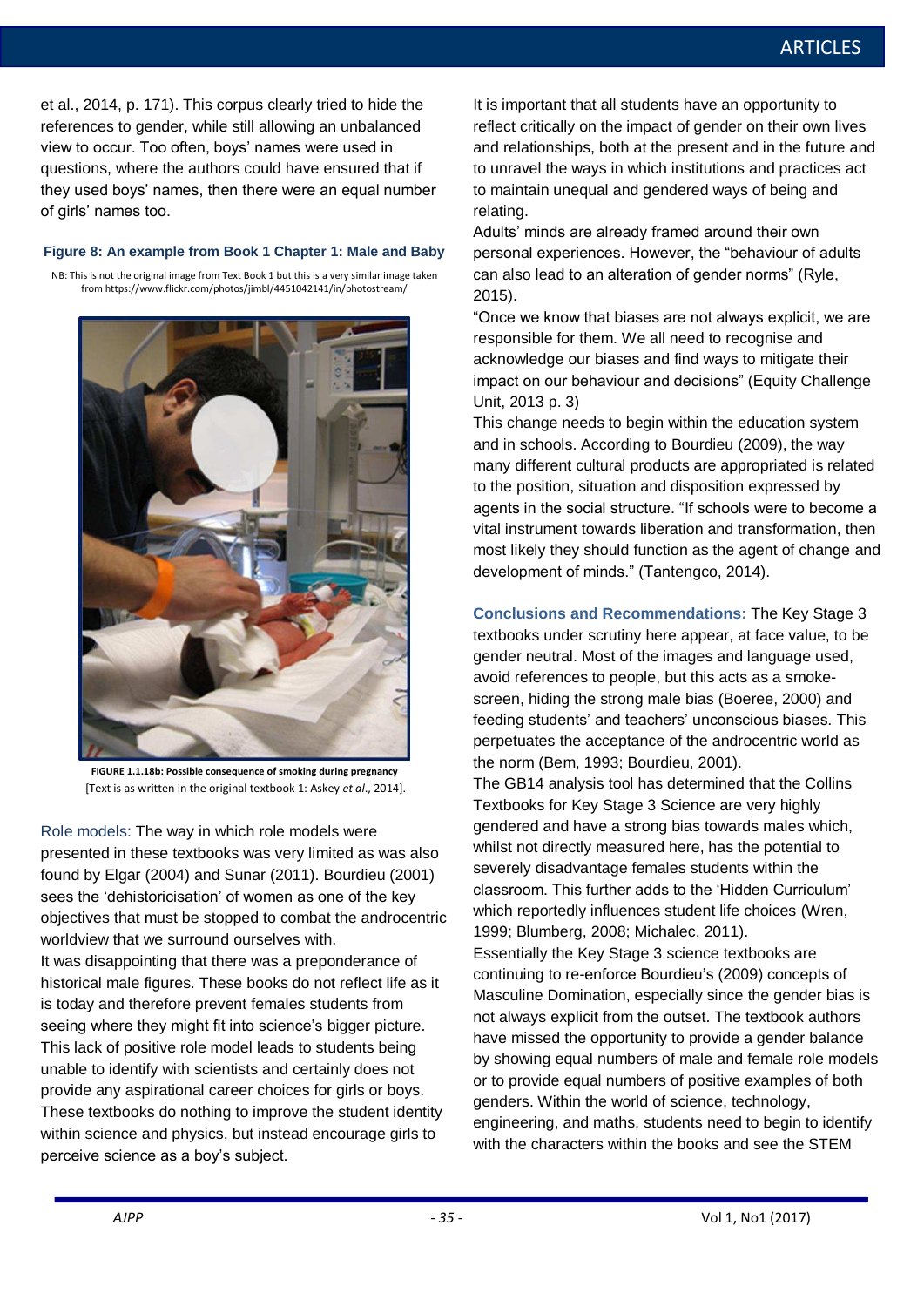subjects as a possible career pathway. The authors have missed an opportunity to break down stereotypical ideals. The GB14 tool itself, has been shown to have high raterreliability and therefore has the potential to be endorsed by important institutions, for example, the Institute of Physics in their work on Improving Gender Bias with teachers and students.

The GB14 tool was designed with the aim that it could be used to consider the gender balance within current and future science textbooks as well as other styles of publication or texts. The criteria for the GB14 codebook can be reviewed and adapted as necessary to suit the focus of any future studies. The criteria should also be reviewed every 5 years in order to add or delete gendered words, keeping it up to date and ensuring continued robustness and longevity of the tool.

### **Additional Applications of the GB14 Tool:**

It is recommended that teachers should use the tool with their students, both male, and female, with their current textbooks. Examining gender bias in their textbooks, as a lesson focus may increase their students' awareness of unconscious bias, and begin to remove the implicit meanings from the textbooks. "Being aware of the ways that gender permeates our lives can give us invaluable insight into the world" (Ryle, 2015, p. 3).

It is also recommended that teachers currently using the Collins Science textbooks could supplement their use with other materials which provide a better balance of female to male role models. For example, to use alternative examples for teaching motion other than 'cars', or, to use pictures and examples of females in career situations that help all students to relate to science and an equal gendered possible career option.

It is further recommended that Teaching and Learning Coaches who run specific workshops could use the GB14 tool in a session on genderness. The session would give an opportunity to hand the teacher a physical device that they to take back to their classes and use to help address the gender issues. As Archer et al., (2013) state, teachers need support to challenge their unwitting biases. Lastly, the tool could also be used to increase the awareness of the gender divide in other subjects, contributing to a whole school approach to having a better gender balance throughout the school's culture.

**Recommendations for publishers:** It is further recommended that publishers could consider the application of the GB14 analysis tool to any new textbook draft in order to apply a Genderness Score against the new textbook. The use of this tool would identify any gender bias before it is too late to halt publication.

Publishers and authors may also consider presenting a greater balance so that equal numbers of male and female images, words and role models are used to represent the world more like the one the students are growing into. It is unlikely that gender bias will ever be eliminated, but the more tools that can be created to help teachers and students become more aware of the hidden messages of inequality, then people are more likely to challenge their own biases and give them space to grow. "Once we know that biases are not always explicit, we are responsible for them. We all need to recognise and acknowledge our biases and find ways to mitigate their impact on our behaviour and decisions" (Equity Challenge Unit, 2013, p. 3).

The authors of this study believe that gender representation is an important issue in the design of teaching materials, and welcome the efforts of other scholars and educators to examine a variety of materials and share their findings to continue this discussion.

### **References**

3 February 2016).

Alexander, G. and Hines, M. (2002) 'Sex differences in response to children's toys in nonhuman primates (Cercopithecus aethiops sabaeus)', Evolution and Human Behavior, 23(6), pp. 467-479. doi: 10.1016/s1090- 5138(02)00107-1.

Alexanderson, K. (1999) 'An Assessment Protocol for Gender Analysis of Medical Literature', Women & Health, 29(2), pp. 81-98. doi: 10.1300/j013v29n02\_06.

Archer, L., DeWitt, J., Osborne, J., Dillon, J., Willis, B. and Wong, B. (2012) 'Science Aspirations, Capital, and Family Habitus: How Families Shape Children's Engagement and Identification With Science', American Educational Research Journal, 49(5), pp. 881-908. doi: 10.3102/0002831211433290.

Archer, L., Osborne, P., DeWitt, J., Dillion, J., Wong, B. and Willis, B. (2013) 'ASPIRES Young people's science and career aspirations, age 10 to 14', Kings College London. Available at: http://www.kcl.ac.uk/sspp/departments/education/research/ aspires/aspires-final-report-december-2013.pdf (Accessed:

Askey, S., Baxter, T., Berry, S. and Dower, P. (2014) Key Stage 3. London: Harpercollins.

Atherton, J. (2013) 'Piaget's developmental theory', Learningandteaching.info. Available at: http://www.learningandteaching.info/learning/piaget.htm (Accessed: 30 April 2016).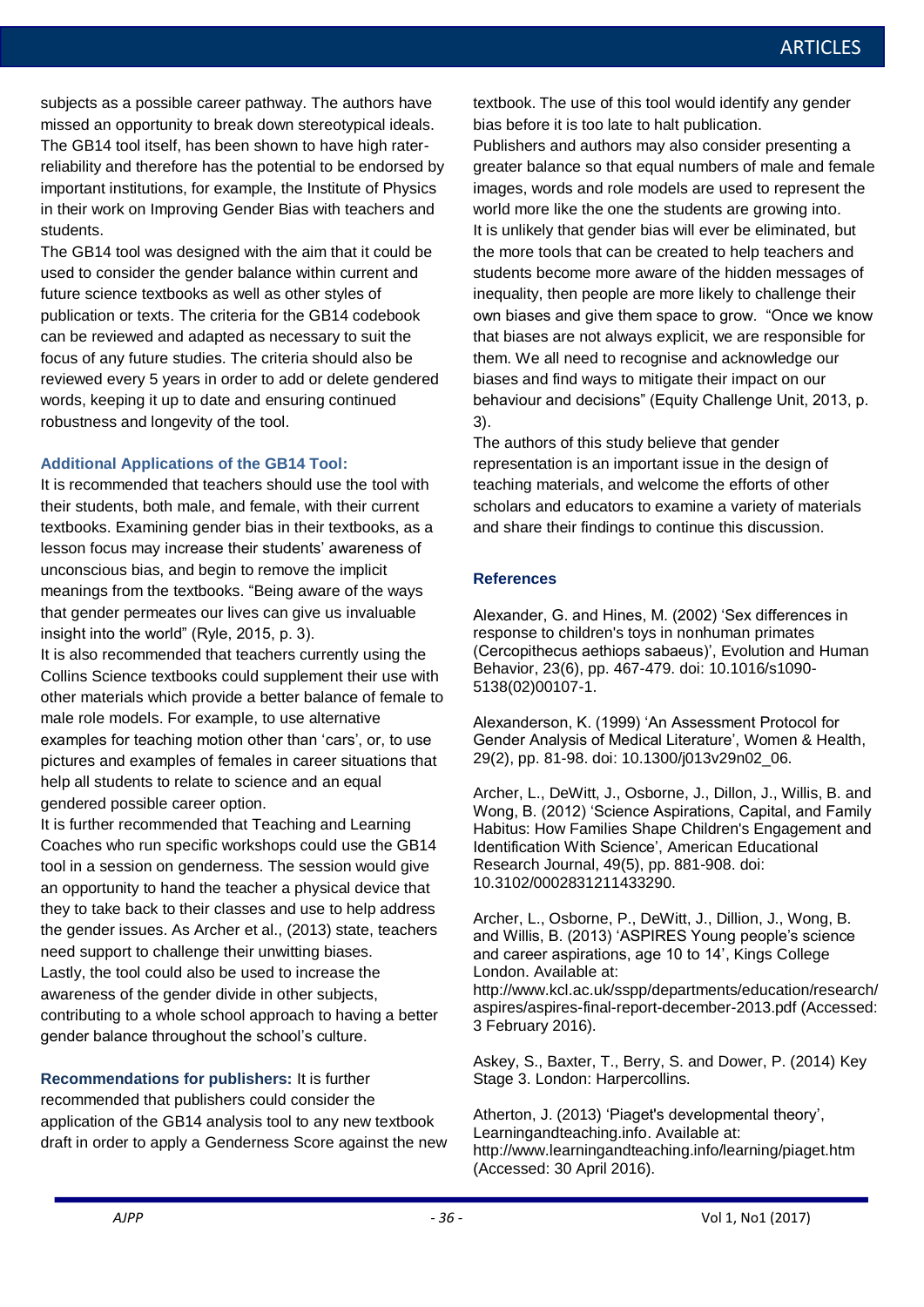Atkins (Global) (2015) The Skills Deficit. Consequences & opportunities for UK infrastructure. London: Atkins.

Babbie, E. (2013) The basics of social research. 6th edn. California: Wadsworth Pub.

Barmby, P. and Defty, N. (2006) 'Secondary school pupils perceptions of physics', Research in Science & Technological Education, 24(2), pp. 199-215. doi: 10.1080/02635140600811585.

Baxter, T., Berry, S., Dower, P. and Pilling, A. (2014a) Collins key stage 3 science. London: Harpercollins.

Baxter, T., Berry, S., Dower, P., Gadd, K. and Pilling, A. (2014b) Key stage 3 science. London: Harpercollins.

Bem, S. (1993) The lenses of gender. London: Yale University.

Betz, D. and Sekaquaptewa, D. (2012) 'My Fair Physicist? Feminine Math and Science Role Models Demotivate Young Girls', Social Psychological and Personality Science, 3(6), pp. 738-746. doi: 10.1177/1948550612440735.

Blumberg, R. (2008) Gender bias in textbooks: a hidden obstacle on the road to gender equality in education. Paper commissioned for the EFA Global Monitoring Report. pp. 3- 52.

Boeree, C. (2000) 'Gestalt Psychology', Webspace.ship.edu. Available at: http://webspace.ship.edu/cgboer/gestalt.html (Accessed: 29 March 2016).

Bourdieu, P. (2001) Masculine domination. California: Stanford University Press.

Bourdieu, P. (2009) Masculine domination. Cambridge: Polity Press.

Brugeilles, C. and Cromer, S. (2009) Analysing gender representations in school textbooks. Paris: UMR CEPED.

Buckley, C. (1996) 'Children's Clothes: Design and Promotion', in Kirkham, P. (ed.) The Gendered Object. 1st edn. Manchester: Manchester University Press.

Burnett-Heyes, S. (2015) 'Challenging gender bias in schools', University of Birmingham. Available at: [https://www.birmingham.ac.uk/schools/psychology/news](https://www.birmingham.ac.uk/schools/psychology/news-events/2015/10Nov15-burnett-heyes-talk-gender-bias.aspx)[events/2015/10Nov15-burnett-heyes-talk-gender-bias.aspx](https://www.birmingham.ac.uk/schools/psychology/news-events/2015/10Nov15-burnett-heyes-talk-gender-bias.aspx)  (Accessed 29 March 2017).

Butler, J. (2010) Gender trouble. New York: Routledge.

Clark-Blickenstaff, J. (2005) 'Women and science careers: leaky pipeline or gender filter?', Gender and Education, 17(4), pp. 369-386. doi: 10.1080/09540250500145072.

Cohen, L., Manion, L. and Morrison, K. (2011) Research methods in education. 2nd edn. London: Routledge Falmer.

Cornish, T. (2016) 'Unconscious bias and higher education', Equality Challenge Unit. Available from: http://www.ecu.ac.uk/publications/unconscious-bias-inhigher-education/ (Accessed 17 September 2016).

Danielsson, A. (2012) 'Exploring woman university physics students "doing gender" and "doing physics"', Gender and Education, 24(1), pp. 25-39. doi: 10.1080/09540253.2011.565040.

Department For Education and Skills (2007) Gender and education: the evidence on pupils in England. London: Department For Education and Skills.

Department For Education (2010) The STEM cohesion program: final report. London: DFE.

Diversity Council (2017) 'Harvard Implicit Association Test (IAT)', Diversity Council. Available from: [https://www.glaxdiversitycouncil.com/resources/harvard](https://www.glaxdiversitycouncil.com/resources/harvard-implicit-association-test-iat/)[implicit-association-test-iat/](https://www.glaxdiversitycouncil.com/resources/harvard-implicit-association-test-iat/) (Accessed 17 September 2017)

Dweck, C. (2007) Mindset. New York: Random House.

Eder, D. (1995) School Talk: Gender and Adolescent Culture. Washington: Educational Resources Information Centre.

Elgar, A. (2004) 'Science textbooks for lower secondary schools in Brunei: issues of gender equity', International Journal of Science Education, 26(7), pp. 875-894. doi: 10.1080/0950069032000138888.

Ellefsen, K. (2015) Content Analysis of Archetypal Portrayal of Females in Picture Books Read in Preschool Classrooms. Unpublished PhD: Walden University: ScholarWorks.

Equality Challenge Unit (2013) Unconscious bias and higher education. Equality Challenge Unit. London: ECU.

Esping-Anderson, G. (2009) The Incomplete Revolution: Adapting to Women*'*s New Roles. Cambridge: Polity Press.

Evans, L. and Davies, K. (2000) 'No Sissy Boys Here: A Content Analysis of the Representation of Masculinity in Elementary School Reading Textbooks', Sex Roles, 42(3/4), pp. 255-270. doi: 10.1023/a:1007043323906.

Fawcett Society (2017) Sounds Familiar? The Fawcett Society. Available at: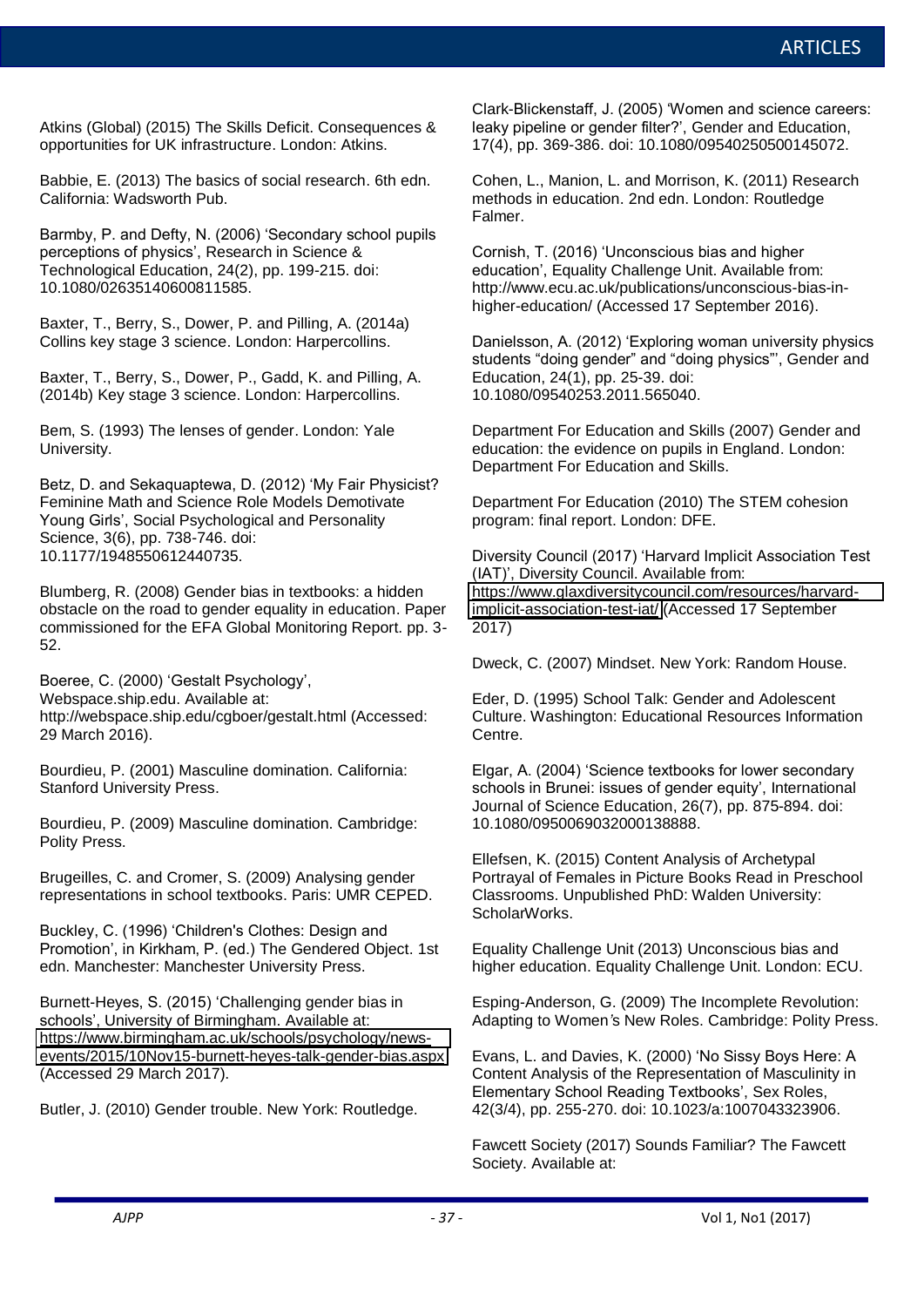[https://www.fawcettsociety.org.uk/policy-research/sounds](https://www.fawcettsociety.org.uk/policy-research/sounds-familiar/)[familiar/](https://www.fawcettsociety.org.uk/policy-research/sounds-familiar/) (Accessed 10 June 2017).

Fine, C. (2010) Delusions of gender. New York: W.W. **Norton** 

Galambos, N.L. (2004) 'Gender and gender role development in adolescence', Handbook of Adolescent Psychology, 2, pp. 233-62.

Gander, K. (2015) 'Most toy adverts are 'sexist' and show 'narrow and limiting' gender stereotypes study warns'. The Independent. Available at: [http://www.independent.co.uk/life-style/health-and](http://www.independent.co.uk/life-style/health-and-families/health-news/most-toy-adverts-are-sexist-and-show-narrow-and-limiting-gender-stereotypes-study-warns-a6776746.html)[families/health-news/most-toy-adverts-are-sexist-and](http://www.independent.co.uk/life-style/health-and-families/health-news/most-toy-adverts-are-sexist-and-show-narrow-and-limiting-gender-stereotypes-study-warns-a6776746.html)[show-narrow-and-limiting-gender-stereotypes-study-warns](http://www.independent.co.uk/life-style/health-and-families/health-news/most-toy-adverts-are-sexist-and-show-narrow-and-limiting-gender-stereotypes-study-warns-a6776746.html)[a6776746.html](http://www.independent.co.uk/life-style/health-and-families/health-news/most-toy-adverts-are-sexist-and-show-narrow-and-limiting-gender-stereotypes-study-warns-a6776746.html) (Accessed 10 June 2017).

Gender Bias Project (2017) 'Gender Bias: The games people play', Gender Bias Project. Available at: [http://www.genderbiasbingo.com/gender-bias/#.WU0B3](http://www.genderbiasbingo.com/gender-bias/#.WU0B3-vyuUk) [vyuUk](http://www.genderbiasbingo.com/gender-bias/#.WU0B3-vyuUk) (Accessed 10 June 2017).

Gharbavi, A. and Mousavi, S. (2012) 'A Content Analysis of Textbooks: Investigating Gender Bias as a Social Prominence in Iranian High School English Textbooks', ELR, 1(1). doi: 10.5430/elr.v1n1p42.

Grant, L., Bulitude, K. and Daly, A. (2010) Girls into Physics: Action Research A practical guide to developing and embedding good classroom practice. London: The Institute of Physics. Available at: https://www.iop.org/education/teacher/support/girls\_physic s/action\_pack/file\_41740.pdf (Accessed: 14 May 2010).

Harris, J. (2016) 'Long hours, endless admin and angry parents and why schools just can't get the teachers', The Guardian. Available at:

http://www.theguardian.com/education/2016/feb/01/schools -teachers-classroom-crisis-stress-grind (Accessed 1 February 2016).

Harvard (2011) Take a Test, Implicit.harvard.edu. Available at: https://implicit.harvard.edu/implicit/Study?tid=-1 (Accessed 10 July 2015).

Hill, C., Corbett, C. and St. Rose, A. (2010) Why So Few? Women in Science, Technology, Engineering, and Mathematics. Washington: AAUW.

Hollins, M., Murphy, P., Ponchaud, B. and Whitelegg, E. (2006) Girls in the physics classroom: a teachers guide for action. London: The Institute of Physics.

Ingelhart, R. and Norris, P. (2003) Rising Tide: Gender Equality and Cultural Change Around the World.Cambridge: Cambridge University Press.

IREX (2014) Developing Gender Responsive Learning Environment. 1st edn. USA: IREX. Available at:

https://www.irex.org/sites/default/files/Gender%20and%20 EducationToolkit%20Jan%202014.pdf (Accessed 4 April 2016).

Jones, P. (2015) 'Unconscious Bias', University of Nottingham. Available at: [https://training.nottingham.ac.uk/cbs](https://training.nottingham.ac.uk/cbs-notts/Guests/GuestCourse.aspx?CourseRef=GSTUCB&dates)[notts/Guests/GuestCourse.aspx?CourseRef=GSTUCB&da](https://training.nottingham.ac.uk/cbs-notts/Guests/GuestCourse.aspx?CourseRef=GSTUCB&dates)

[tes](https://training.nottingham.ac.uk/cbs-notts/Guests/GuestCourse.aspx?CourseRef=GSTUCB&dates) (Accessed 14 June 2017).

Kahveci, A. (2010) 'Quantitative Analysis of Science and Chemistry Textbooks for Indicators of Reform: A complementary perspective', International Journal of Science Education, 32(11), pp. 1495-1519. doi: 10.1080/09500690903127649.

Khine, M. (2013) Critical analysis of science textbooks. Dordrecht: Springer.

Koulaidis, V., Dimopoulos, K. and Sklaveniti, S. (2001) 'Analysing the Texts of Science and Technology: School Science Textbooks and Daily Press Articles in the Public Domain', in The Eighth International Literacy & Education Research Network Conference on Learning.p.p. 1-26. Spetses: Learning for the Future. Available at: http://www.upf.edu/pcstacademy/\_docs/Learning\_Conferen ce1.pdf (Accessed: 3 February 2016).

Krippendorff, K. (2004) Content analysis: an introduction to its methodology. 2nd edn. London: Sage Publications.

Lavy, V. and Sand, E. (2015) 'On The Origins of Gender Human Capital Gaps: Short and Long Term Consequences *of Teachers Stereotypical Biases'*. Location?: National Bureau of Economic Research.

Lee, J. and Collins, P. (2009) 'Australian English language textbooks: the gender issues', Gender and Education, 21(4), pp. 353-370. doi: 10.1080/09540250802392257.

Leeuwen, T.C. and Jewitt, C. (2001) The Handbook of Visual Analysis. London: Sage.

Lewis, J. (2012) 'Gender equality and work family balance in a cross-national perspective', in Scott, J., Dex, S. and Plagnol, A. (eds.), Gendered Lives: Gender Inequalities in Production and Reproduction. Cheltenham: Edward Elgar.

Macdonald, A. (2014) It's Not for people like me. London: Women in Science and Engineering.

Martin, M., Mullis, I., Foy, P. and Stanco, G. (2011) 'TIMSS 2011 International Results in Science', Chestnut Hill, MA: TIMSS & PIRLS International Study Center, Boston College. Available at: http://timssandpirls.bc.edu/timss2011/international-resultsscience.html (Accessed: 3 March 2016).

Martins, A. and Garcia, M. (2016) 'Between culture and the market: what do physics teachers take into account when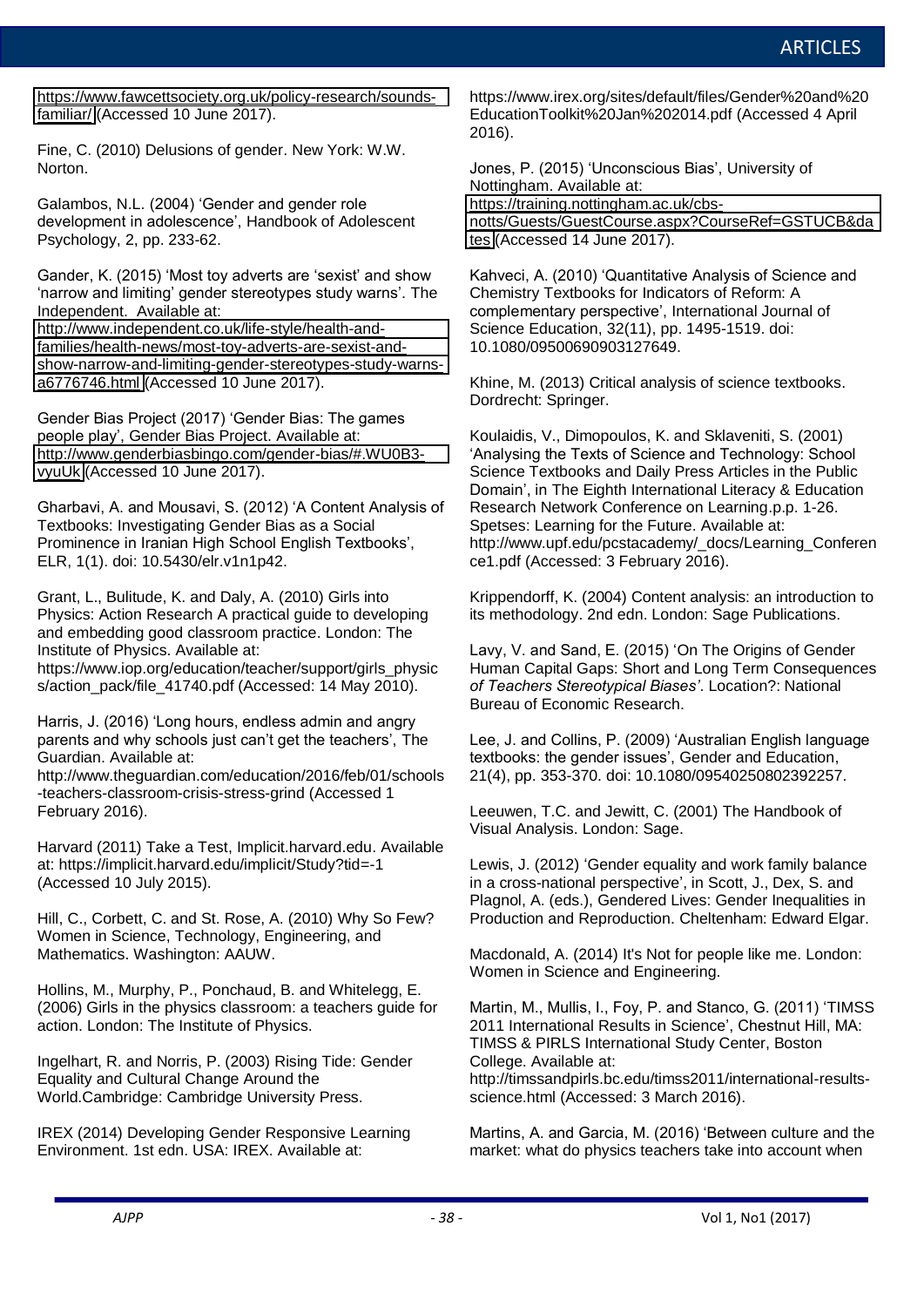choosing their textbooks?', IARTEM Brazil e-Journal, 7(1). Available at:

http://biriwa.com/iartem/ejournal/volume7.1/papers/Paper2 \_Martins\_Garcia\_Between\_culture\_and\_the\_market\_IART EM\_eJournal\_7.1.pdf (Accessed: 14 March 2016).

Michalec, B. (2011) 'The pursuit of medical knowledge and the potential consequences of the hidden curriculum', Health: An Interdisciplinary Journal for the Social Study of Health, Illness and Medicine, 16(3), pp. 267-281. doi: 10.1177/1363459311403951.

Miller, D. (2010) Stuff. Cambridge: Polity Press.

Murphy, P. and Whitelegg, E. (2006) Girls in the Physics Classroom: A Review of the Research on the Participation of Girls in Physics. London: The Institute of Physics.

Nash, R. (1990) 'Bourdieu on Education and Social and Cultural Reproduction', British Journal of Sociology of Education, 11(4), pp. 431-447. doi: 10.1080/0142569900110405.

Neuendorf, K. (2002) The content analysis guidebook. Thousand Oaks, Calif.: Sage Publications.

Neuendorf, K. (2010) 'Content Analysis: A Methodological Primer for Gender Research', Sex Roles, 64(3-4), pp. 276- 289. doi: 10.1007/s11199-010-9893-0.

Oates, T. (2014) Why Textbooks Count. 1st edn. Cambridge: Cambridge Assessment. Available at: http://www.cambridgeassessment.org.uk/images/181744 why-textbooks-count-tim-oates.pdf (Accessed: 14 July 2014).

OECD (2012) *'Closing the Gender Gap',* OECD, pp1-19. <https://www.oecd.org/gender/Executive%20Summary.pdf> (Accessed 17 June 2017).

Pearlman, E. (2016) *Gap children's ad with 'little scholar' boy and 'social butterfly' girl labeled sexist*, U.S. Newsweek. Available at: [http://www.newsweek.com/clothing-retailer-gap-accused](http://www.newsweek.com/clothing-retailer-gap-accused-sexist-marketing-486441)[sexist-marketing-486441](http://www.newsweek.com/clothing-retailer-gap-accused-sexist-marketing-486441) (Accessed: 1 September 2017)

Retelsdorf, J., Schwartz, K. and Asbrock, F. (2015) 'Michael can't read! Teachers gender stereotypes and boys reading self-concept', Journal of Educational Psychology, 107(1), pp. 186-194.

Roberts, G. (2002) SET for success: The supply of people with science, technology, engineering and mathematics skills. London. Available at: http://www.hmtreasury.gov.uk/media/F/8/robertsreview\_introch1.pdf (Accessed: 9 May 2014).

Rose, S., Spinks, N. and Canhoto, A. (2015) Management Research: Applying the Principles. Abingdon: Routledge.

Rourke, L., Anderson, T., Garrison, R. and Archer, W. (2001) 'Methodological Issues in the Content Analysis of Computer Conference Transcripts', International Journal of Artificial Intelligence in Education, 12, pp. 8-22.

Ryle, R. (2015) Questioning gender: A Sociological Exploration. 2nd edn. Thousand California: SAGE/Pine Forge Press.

Scott, J. and Clery, E. (2013) 'Gender roles: An incomplete revolution', British Social Attitudes, 30, p.p.115-139.

Seguino, S. (2008) Micro-Macro Linkages between Gender, Development and Growth: Implications for the Caribbean Region. VT: University of Vermount. [http://www.obela.org/system/files/relaciones%20micro](http://www.obela.org/system/files/relaciones%20micro-macro.pdf)[macro.pdf](http://www.obela.org/system/files/relaciones%20micro-macro.pdf) (Accessed: when? 17 June 2017).

Smith, S.L., Choueiti, M. and Pieper, K. (2016) Gender Bias without Borders. USA: University of Southern Californi[a http://seejane.org/wp-content/uploads/gender](http://seejane.org/wp-content/uploads/gender-bias-without-borders-full-report.pdf)[bias-without-borders-full-report.pdf](http://seejane.org/wp-content/uploads/gender-bias-without-borders-full-report.pdf) 

Sunar, S. (2011) Analysis of Science Textbooks for A-Levels in the UK. 1st edn. Turkey: Middle East Technical University. Available at: http://www.esera.org/media/ebook/strand11/ebookesera2011\_SUNAR-11.pdf (Accessed: 17 June 2015).

Swanepol, S. (2010) The assessment of the quality of science education textbooks: Conceptual framework and instruments for analysis. Unpublished PhD. University of South Africa: Institutional Repository.

Tantengco, N. (2014) 'Assessment of gender equality in the secondary social studies curriculum: basis for a proposed guide in preparing gender fair instructional materials', Standard Global Journal of Educational Research, 1(3), pp. 62-71.

Taylor, F. (2003) 'Content Analysis and Gender Stereotypes in Children's Books', Teaching Sociology, 31(3), p. 300. doi: 10.2307/3211327.

The Institute of Physics (2012) It's different for girls. London: The Institute of Physics.

The Institute of Physics (2013a) Closing Doors. London: The Institute of Physics.

The Institute of Physics (2013b) Physics and: teacher support An Institute of Physics briefing note. London: The Institute of Physics.

The Institute of Physics (2014) 'Improving Gender Balance', Institute of Physics report. [http://www.iop.org/education/teacher/support/girls\\_physics/](http://www.iop.org/education/teacher/support/girls_physics/reports-and-research/improving-gender-balance/page_69157.html) [reports-and-research/improving-gender](http://www.iop.org/education/teacher/support/girls_physics/reports-and-research/improving-gender-balance/page_69157.html)[balance/page\\_69157.html](http://www.iop.org/education/teacher/support/girls_physics/reports-and-research/improving-gender-balance/page_69157.html) (Accessed: June 2017).